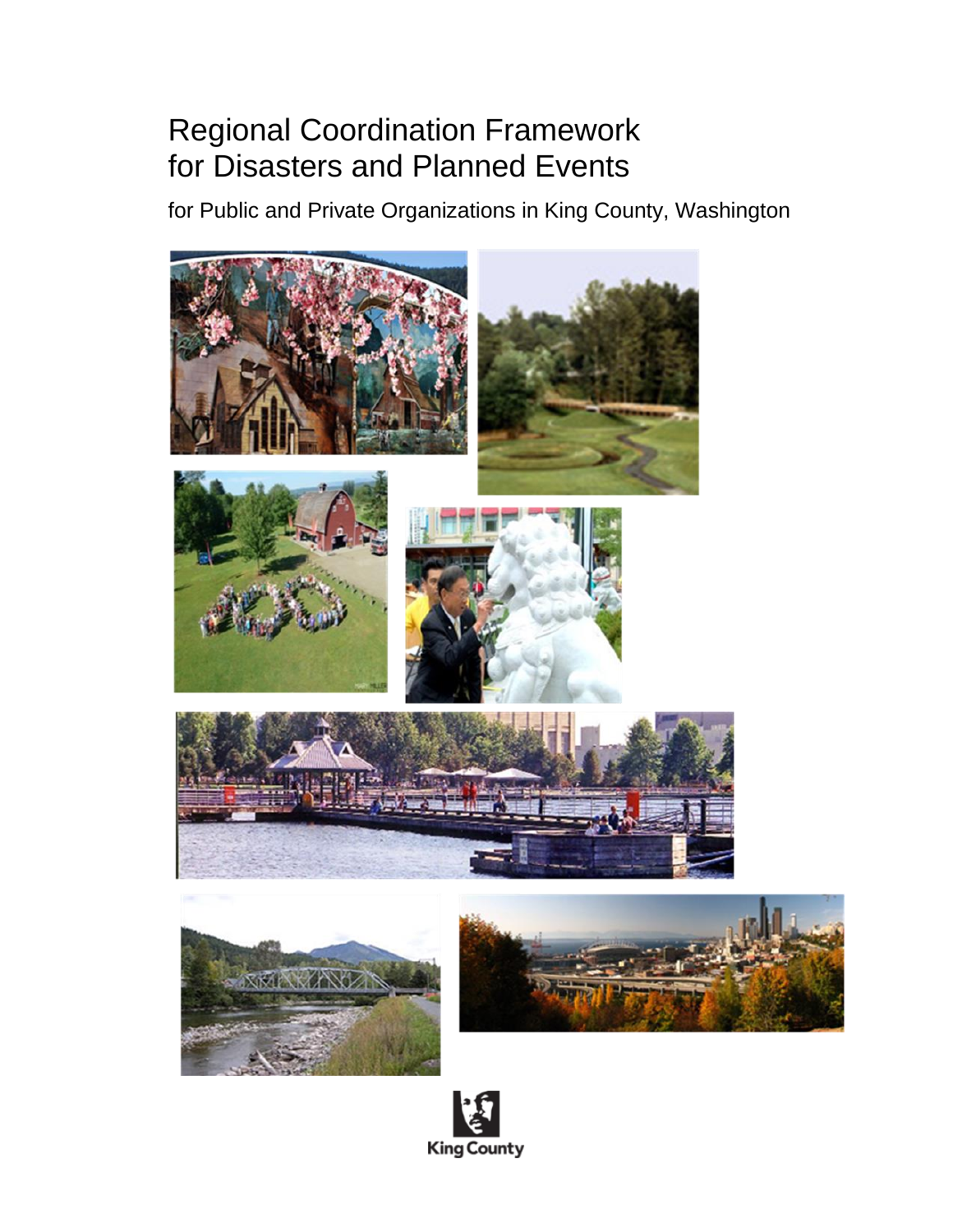#### **February 2014**

Emergency Management Partners,

As we arrive at another milestone in our regional planning efforts here in King County, we would like to share a brief look back on the cornerstone efforts of the 'Regional Disaster Plan' and its notable history.

It is reality that disasters do not respect jurisdictional boundaries, let alone economic environments. Our citizens throughout King County expect the public, private, non-profit and tribal entities to work together in responding to and recovering from a disaster. Geographical King County is 2,134 square miles of diverse terrain with over 1.9 million people, 39 cities, over 120 special purpose districts, two tribal nations, and over 700 elected officials. With our population density, complex system of governance, and significant hazards we face, disasters present the need to plan for a coordinated response among governments, non-profits and businesses.

In 1998, elected officials from Seattle, Suburban Cities and King County passed a motion (#10566) to initiate the planning efforts of a 'regional response plan and mechanism to share resources.' That effort was pioneering new territory by establishing a cooperative and voluntary platform linking private businesses, non-profit organizations, government agencies, and special purpose districts. Through collaborative planning and participation, hundreds of entities can behave in a coordinated manner, provide assistance to each other and maintain their authority.

The King County Office of Emergency Management (KCOEM) began the 'regional planning' effort in 1999 and formed the Regional Disaster Planning Task Force (now the Regional Disaster Planning Work Group). Any and all partnering disciplines, agencies and organizations were invited to the table and actively participated in taking the ground breaking steps to create the 'Regional Disaster Plan for Public and Private Organizations in King County.' Over a two-year period many meetings were held, numerous ideas and concepts discussed and debated, and multitudes of briefings and updates all contributed to a collaborative and transparent regional planning process. Throughout the process the multi-disciplinary groups representing King County Emergency Management Advisory Committee (EMAC) and the King County Regional Policy Committee were briefed and engaged. By early 2001, a Basic Plan and legally vetted 'Omnibus Legal and Financial Agreement' were completed, and then... September 11<sup>th</sup> occurred.

All of us found ourselves in a new era. Our view of the world changed significantly post September  $11<sup>th</sup>$ and we collectively recognized the need to be even more collaborative in our emergency management efforts. Even the largest of cities would not be able to do it alone. The cumulative efforts of all those engaged partners had moved the regional plan from a concept to the reality of an actual plan ready for signature and implementation. In January 2002, with EMAC endorsement, the EMAC Chair Barb Graff (City of Bellevue Emergency Management) and Co-Chair Bill Wilkinson (Port of Seattle) initiated the inaugural promulgation of the 'Regional Disaster Plan for Public and Private Organizations in King County.' By December 2002, 99 cities, fire districts, businesses, schools, water and sewer districts and non-profits were official signatory partners. That same year the 9-11 Commission and the National Association of Counties (NACo) formally awarded and recognized KCOEM for the regional collaboration and planning endeavor – the 'Regional Disaster Plan.'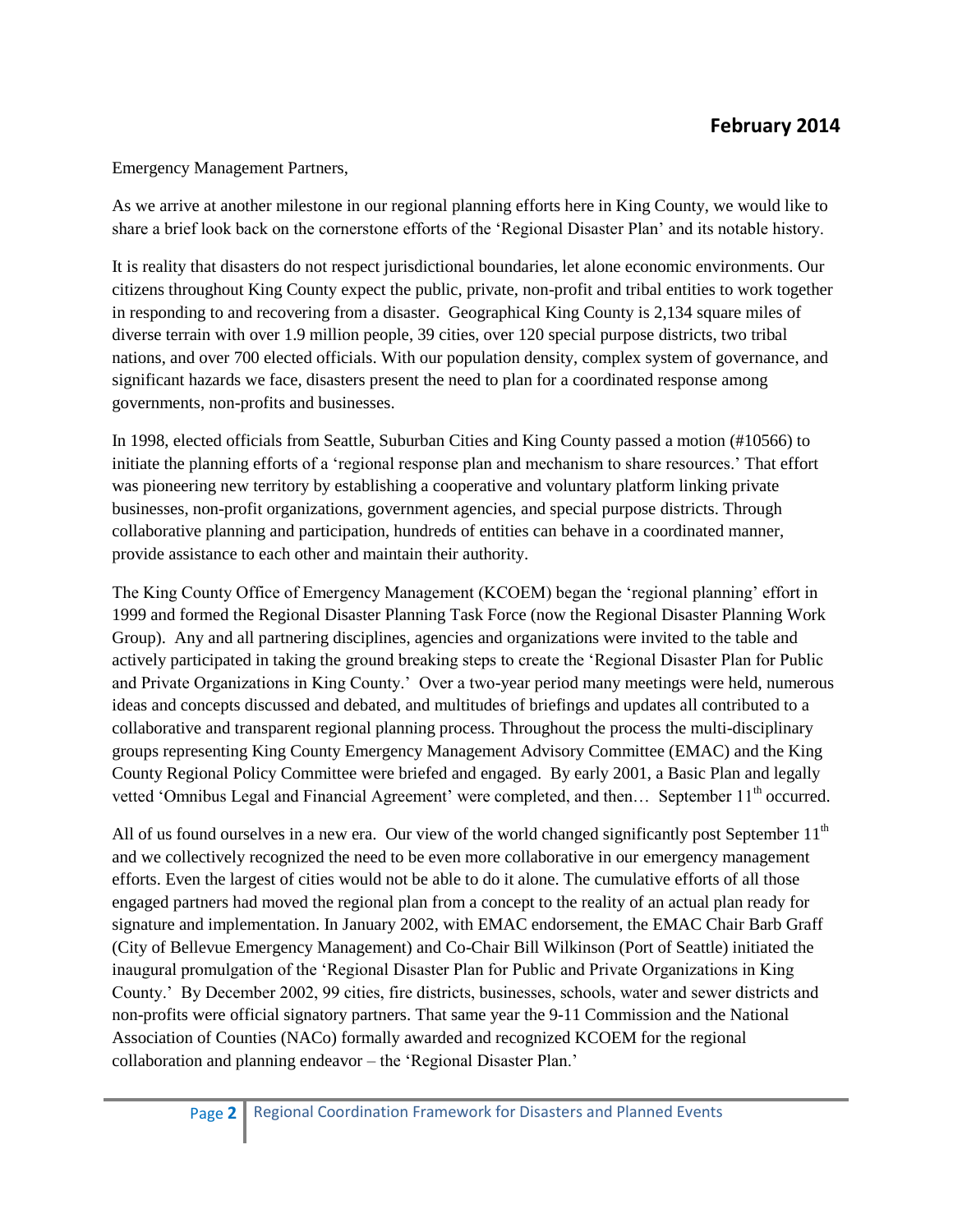The original Regional Disaster Plan was designed using the model of the Federal Response Plan, i.e. a basic plan followed by a series of "Emergency Support Functions," such as communications and transportation. Through the following years and various Presidential Directives (transitions to the National Response Plan and the National Incident Management System), the Regional Disaster Planning effort continued to engage regional partners from public, private, non-profit and tribes and alternations were made to keep the Plan current. Additional promulgations occurred with Plan updates and more signatory partners joined. With the last official promulgation and signatory process in March 2008, and with continued interest since then, there are currently 145 signatories.

Over time partners and the region have matured with additional focused planning efforts (mass care, evacuation, regional catastrophic, etc.), putting the Regional Disaster Plan in a good position to evolve. After over a year's work of transformation, the Plan (along with the associated Agreement, which is the legal and financial document addressing sharing of resources; formerly the 'Omnibus') are in a new state. Embodying again true regional coordination, the Plan has transitioned to a new format: 'Regional Coordination Framework for Disasters and Planned Events.' In a streamlined form, the new Framework (like the former Plan) facilitates a systematic, coordinated, and effective response to multi-agency or multi-jurisdictional disasters or planned events that occur within the geographic boundaries of King County. By leveraging existing plans, the Framework focuses on five key areas of coordination:

- Direction and Coordination
- Information Collection, Analysis and Dissemination
- Public Information
- Communications
- Resource Management

All emergency management partners will be provided the opportunity to review and comment on this new and fresh Framework through an identified process. The goal is to roll out the Framework and Agreement to all partners in January 2014 for official promulgation and signature. Regional Disaster Planning Work Group and EMAC members will be active in informing and promoting the intent and benefits of the Framework and Agreement.

The efforts put forth by the Work Group have been well coordinated, and the EMAC has been kept apprised and has advised as needed. We look forward to your agency and organization officially joining in supporting this Framework. Through this Framework, together we can assist one another in a more coordinated response, which will ultimately assist in the quicker recovery of our communities and economy.

Sincerely,

Danme V.M

Dominic Marzano, Chair Gail Harris, Vice Chair Gail Harris, Vice Chair

Mane C Harris

City of Kent Emergency Management City of Shoreline Emergency Management

Page **3** Regional Coordination Framework for Disasters and Planned Events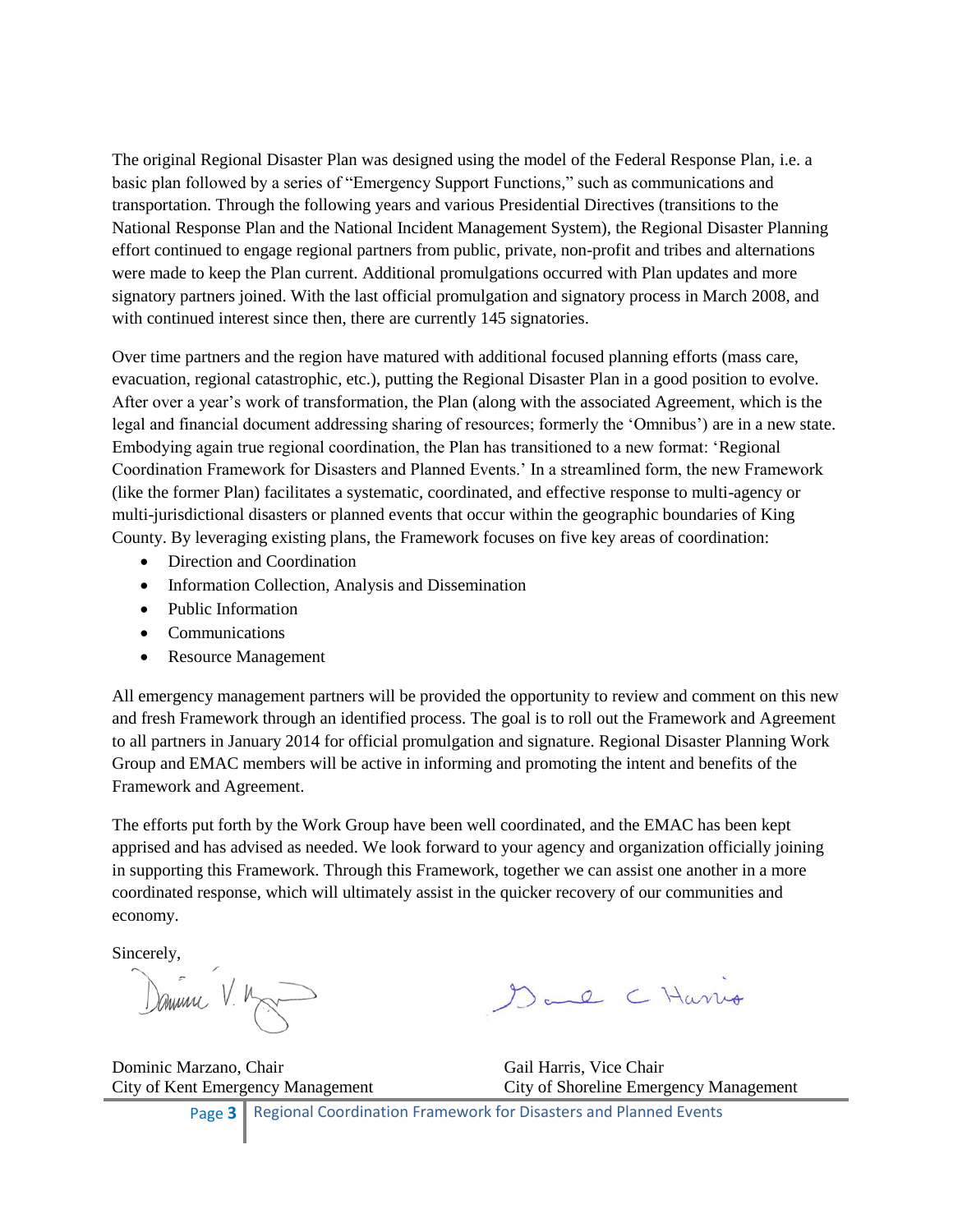*Emergency Management Advisory Committee (EMAC) This page intentionally left blank.*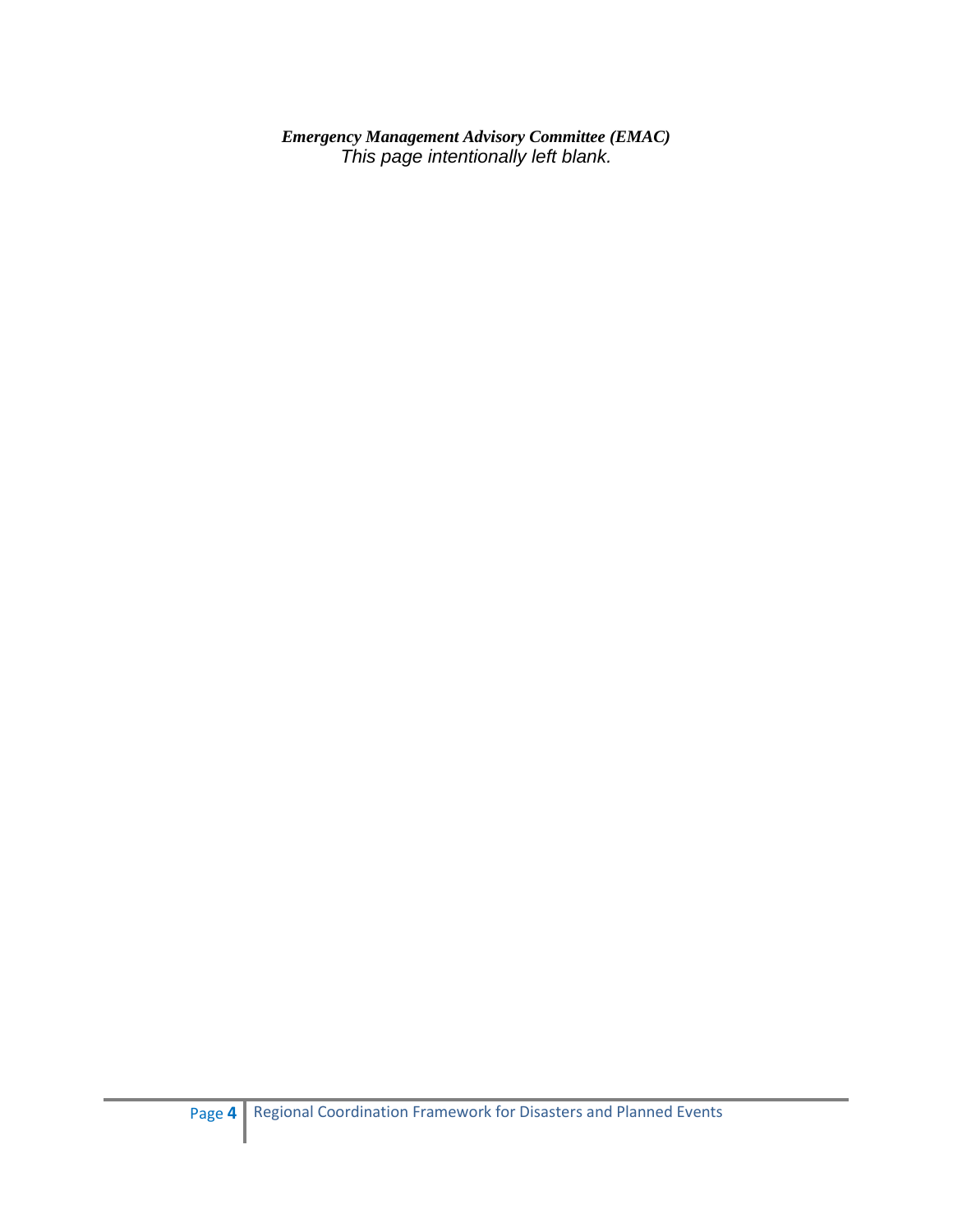# **Log of Changes**

| Date of<br>Change | <b>Description of Change</b> | Page # |
|-------------------|------------------------------|--------|
|                   |                              |        |
|                   |                              |        |
|                   |                              |        |
|                   |                              |        |
|                   |                              |        |
|                   |                              |        |
|                   |                              |        |
|                   |                              |        |
|                   |                              |        |
|                   |                              |        |
|                   |                              |        |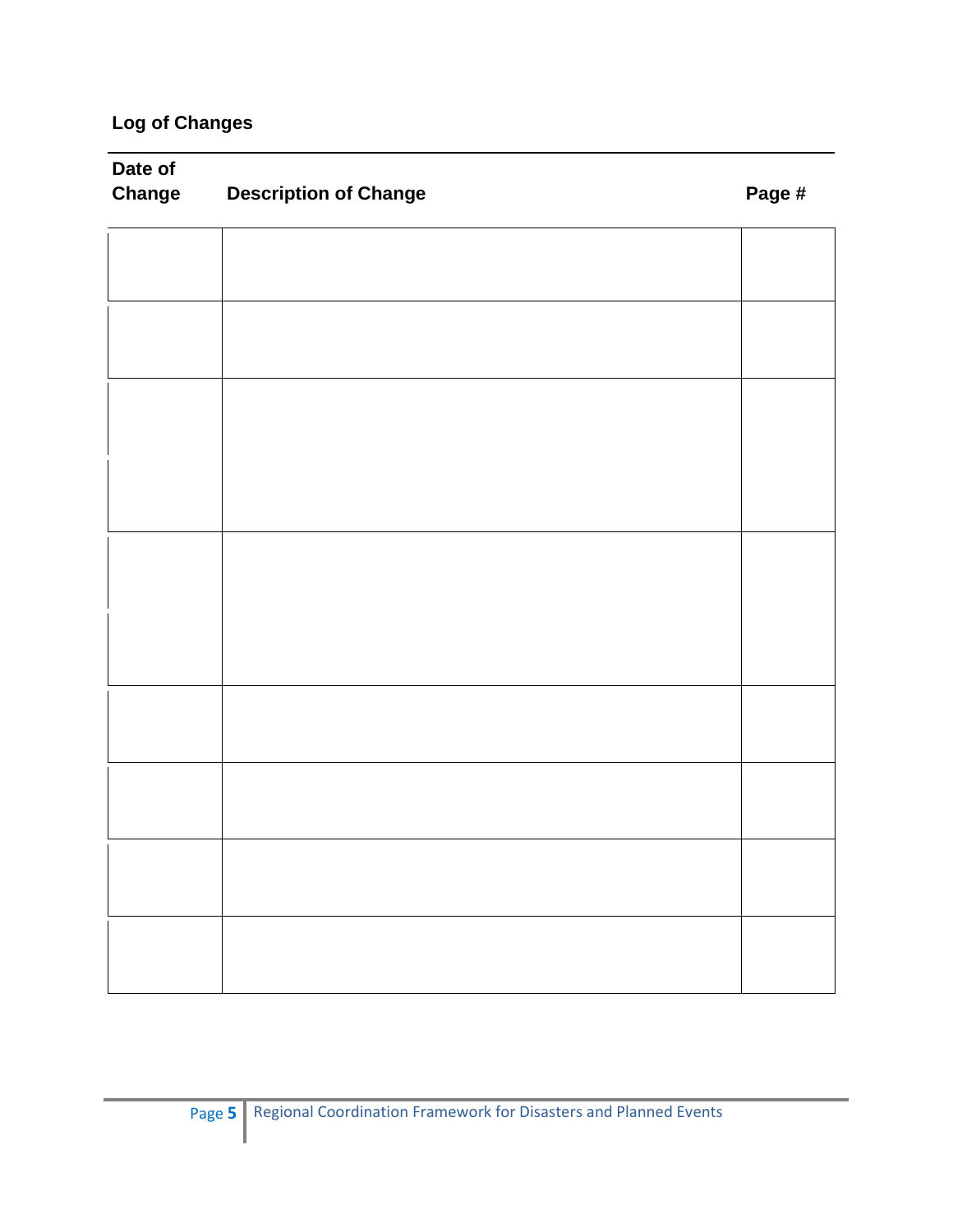#### **Introductory Materials**

#### **Promulgation**

The Regional Coordination Framework (formerly the Regional Disaster Plan) is intended to embody the true essence of regional collaboration and coordination. From its inception in 1998, by King County Motion #10566, this regional plan "... allows for shared resources and cooperation within existing capabilities and is consistent with emergency management priorities established by the governing body of each jurisdiction, special district, organization or appropriate agency." The value of the Framework that is that the organizational networking and administrative workload can be coordinated in advance of a disaster, thus expediting the response capability from partner to partner and throughout the region.

#### **Approval and Implementation**

The Regional Disaster Planning Work Group (RDPWG) is the inter-jurisdictional and multi-disciplinary group responsible for developing, enhancing, and maintaining the Regional Coordination Framework. The RDPWG consists of representatives from regional partners and serves as a subcommittee to the King County Emergency Management Advisory Committee (EMAC), which in turn serves as an advisory entity to the King County Executive and the King County Office of Emergency Management (OEM). All emergency management partners are included and encouraged to participate throughout the review and vetting process.

Modifications to the Framework and its related documents are shared and distributed to all partners. Ongoing reviews and feedback shall occur routinely. When Framework modifications have been vetted through the RDPWG and initial review conducted by partners, the RDPWG Chair/Co-Chair will present them to EMAC for review and endorsement. In accordance with King County Motion #10566, "Any draft regional plan proposed by the Emergency Management Advisory Committee (EMAC) should be submitted through each jurisdiction, special district, organization, or appropriate agency governing body for review and comment." Therefore, all updated documentation is presented for 'Open Comment' for at least 30 days. Emergency management partners are responsible for reviewing and vetting through their internal channels for any concerns and/or issues. Those concerns and/or issues that arise may be documented and sent to the King County Office of Emergency Management. All comments will be reviewed and addressed by the RDPWG, which will in turn recommend amendments and/or changes to EMAC for consideration and recommendation.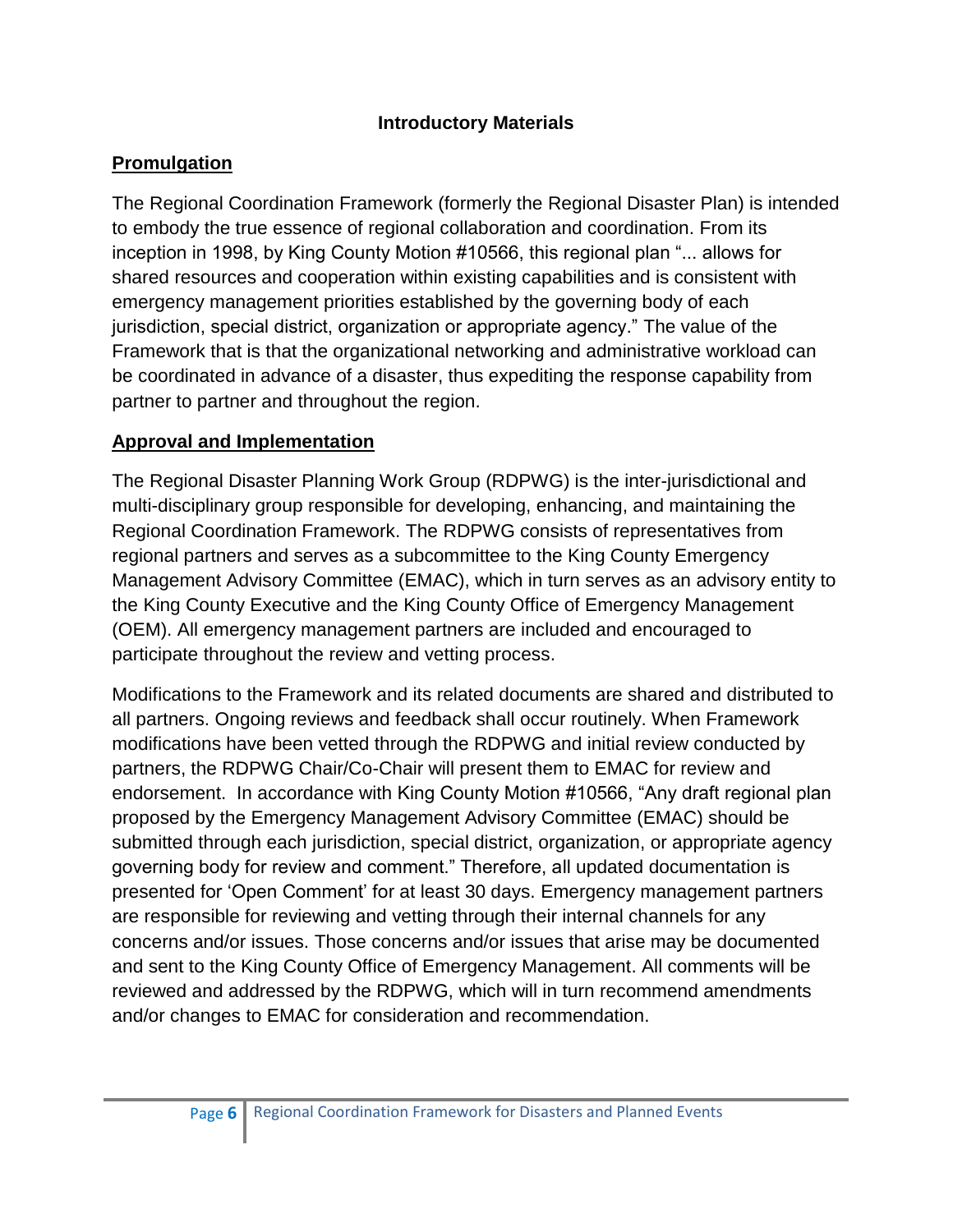The RDPWG holds open meetings, keeps all partners apprised of work and products, and provides reports to EMAC. According to King County Motion #10566, the RDPWG in coordination with EMAC, will "…report to the regional policy committee periodically on its progress in developing the plan, and bring forward to the regional policy committee significant policy issues arising in the process."

#### **Distribution**

EMAC will formally endorse the Framework and associated Agreement, and through their 'letter of endorsement,' begin encouraging adoption by partners (public, private, non-profit) within their respective jurisdiction, agency and/or organization. The King County Office of Emergency Management will be responsible for collecting, gathering and maintaining the emergency contact information for participating partners as well as the signatory sheets for those partners who are signatory to this Framework's associated Agreement.

In recognition of the expanding nature of this Framework and the partnerships it encourages, a comprehensive distribution list cannot be provided within this document. Please visit the King County Office of Emergency Management website for a full and current listing of partners to the Regional Coordination Framework and signatories to the associated Agreement.

<http://www.kingcounty.gov/safety/prepare/EmergencyManagementProfessionals.aspx>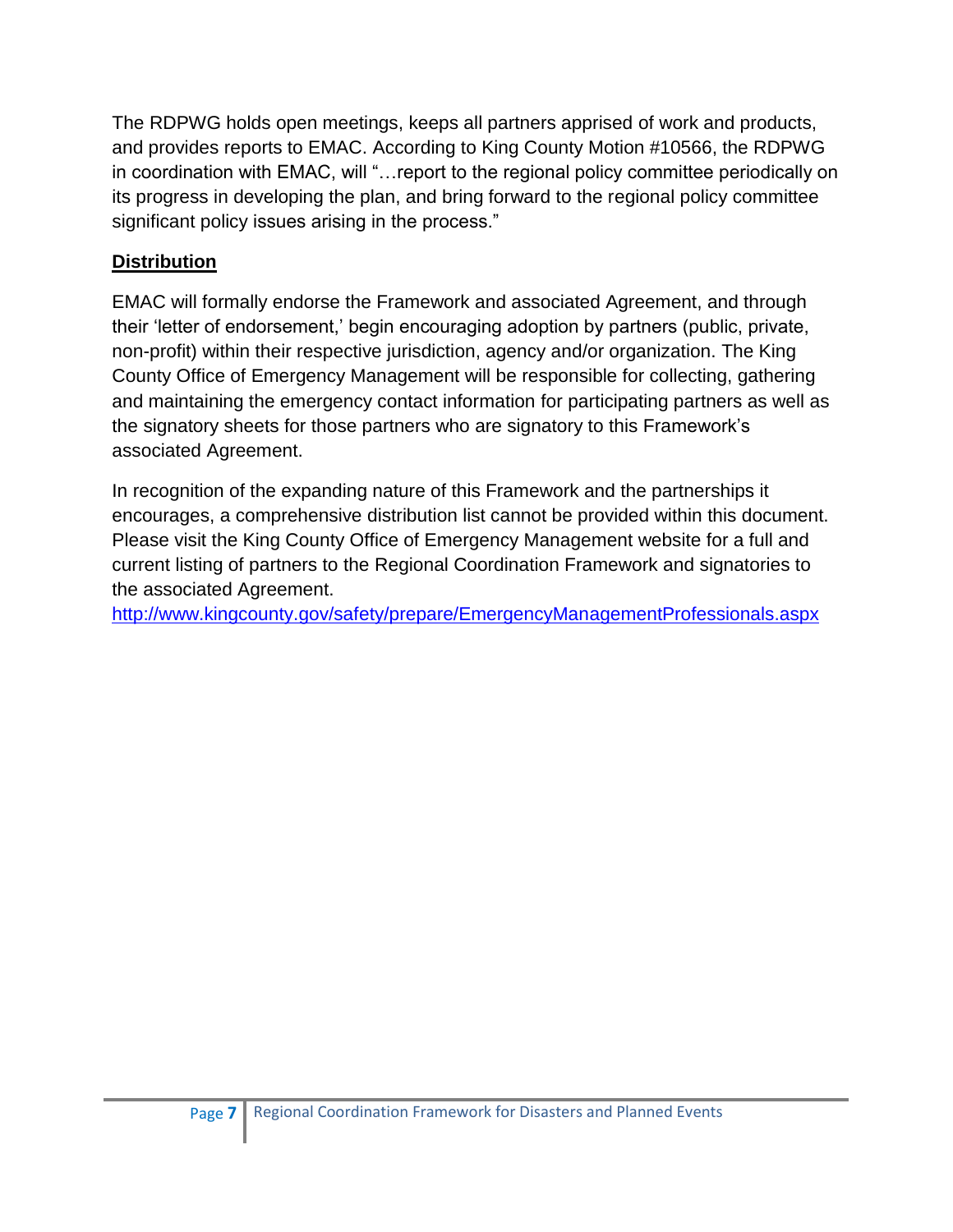# **Table of Contents**

| $\mathbf{L}$   |  |
|----------------|--|
| $\mathbb{I}$ . |  |
| III.           |  |
| IV.            |  |
| V.             |  |
| VI.            |  |
|                |  |
|                |  |
|                |  |
| X.             |  |
|                |  |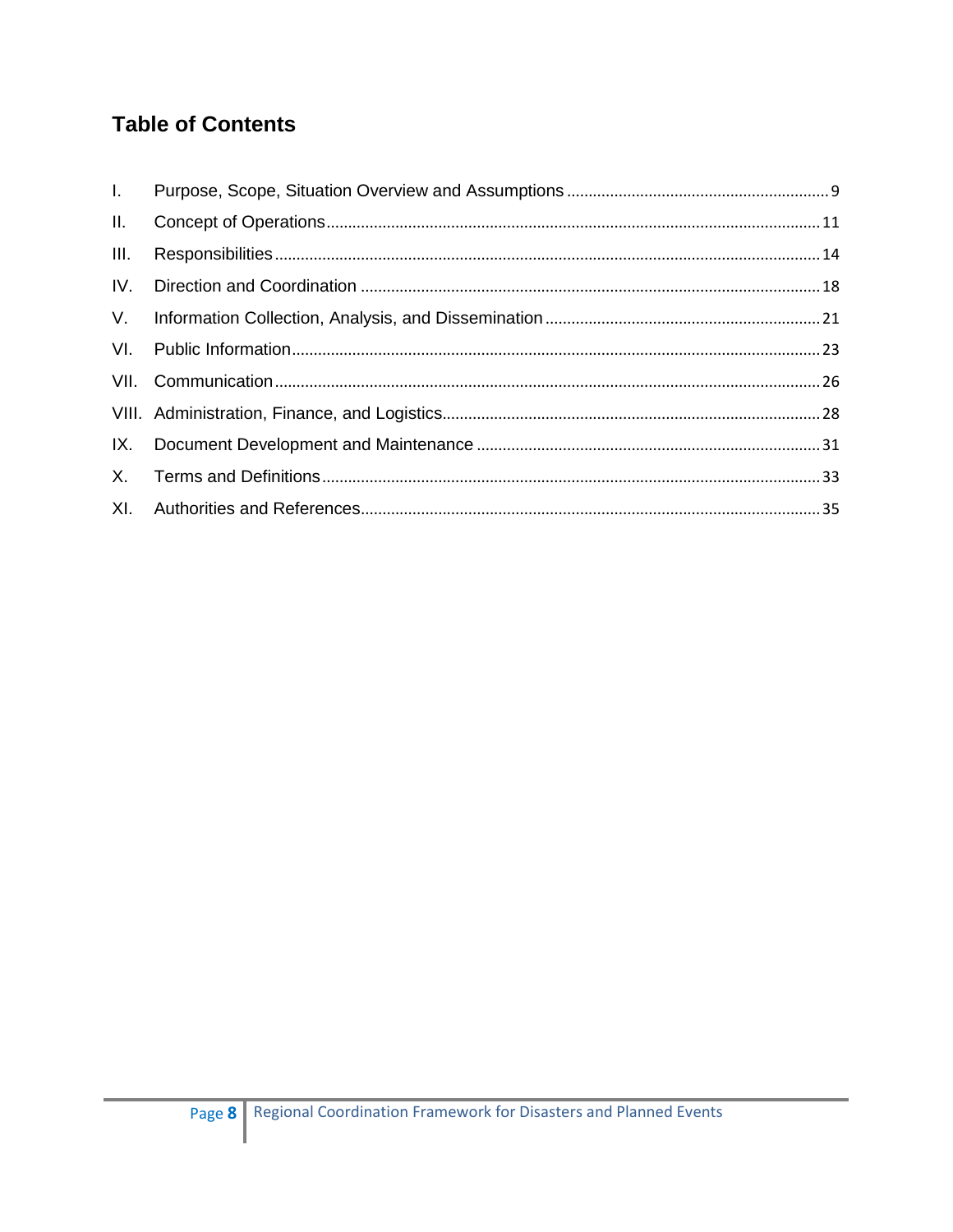#### <span id="page-8-0"></span>**I. Purpose, Scope, Situation Overview and Assumptions**

#### **Purpose**

The Regional Coordination Framework for Disasters and Planned Events facilitates a systematic, coordinated, and effective response to multi-agency or multi-jurisdictional disasters or planned events that occur within the geographic boundaries of King County, Washington. It provides a framework whereby cooperative relationships can be formed among public, private, tribal and non-profit organizations in order to accomplish this common goal. Through the implementation of this framework, the resources and capabilities of the public, private, tribal and non-profit sectors can be more efficiently utilized to minimize the loss of life and property and to protect the environmental and economic health within King County.

The Regional Coordination Framework is a voluntary guide to regional response and short term recovery actions. Signatory partners are those organizations from the public, private, tribal, and non-profit sectors in geographic King County that are committed to working together in accordance with this framework and have signed the associated Agreement. There is no preferential treatment or priority given to those partners who are signatory to the Agreement versus those who are not. The benefit of being a signatory partner to the RCF and the Agreement is to save time during a disaster by having decision making authority for jurisdictions already in place and on file.

# **Scope**

The RCF applies to any disaster or planned event that concurrently challenges multiple jurisdictions or multiple disciplines within King County or affects a single entity to such a degree that it relies upon external assistance. The Framework and the associated Agreement are intended to be utilized in conjunction with other state and local emergency plans, including but not limited to mutual aid agreements such as the Intrastate Mutual Aid System (within Washington State), the Emergency Management Assistance Compact (state-to-state), other public, non-governmental organization, tribal, or private sector agreements, and the Pacific Northwest Emergency Management Arrangement (States of Alaska, Idaho, Oregon and Washington and the Province of British Columbia).

The Framework addresses strategic response activities and allocation of incoming scarce resources for those disasters or planned events where normal emergency response processes and capabilities become overtaxed, or where there is a need for regional coordination of response operations shared situational awareness and coordinated public information due to the complexity or duration of the disaster(s). The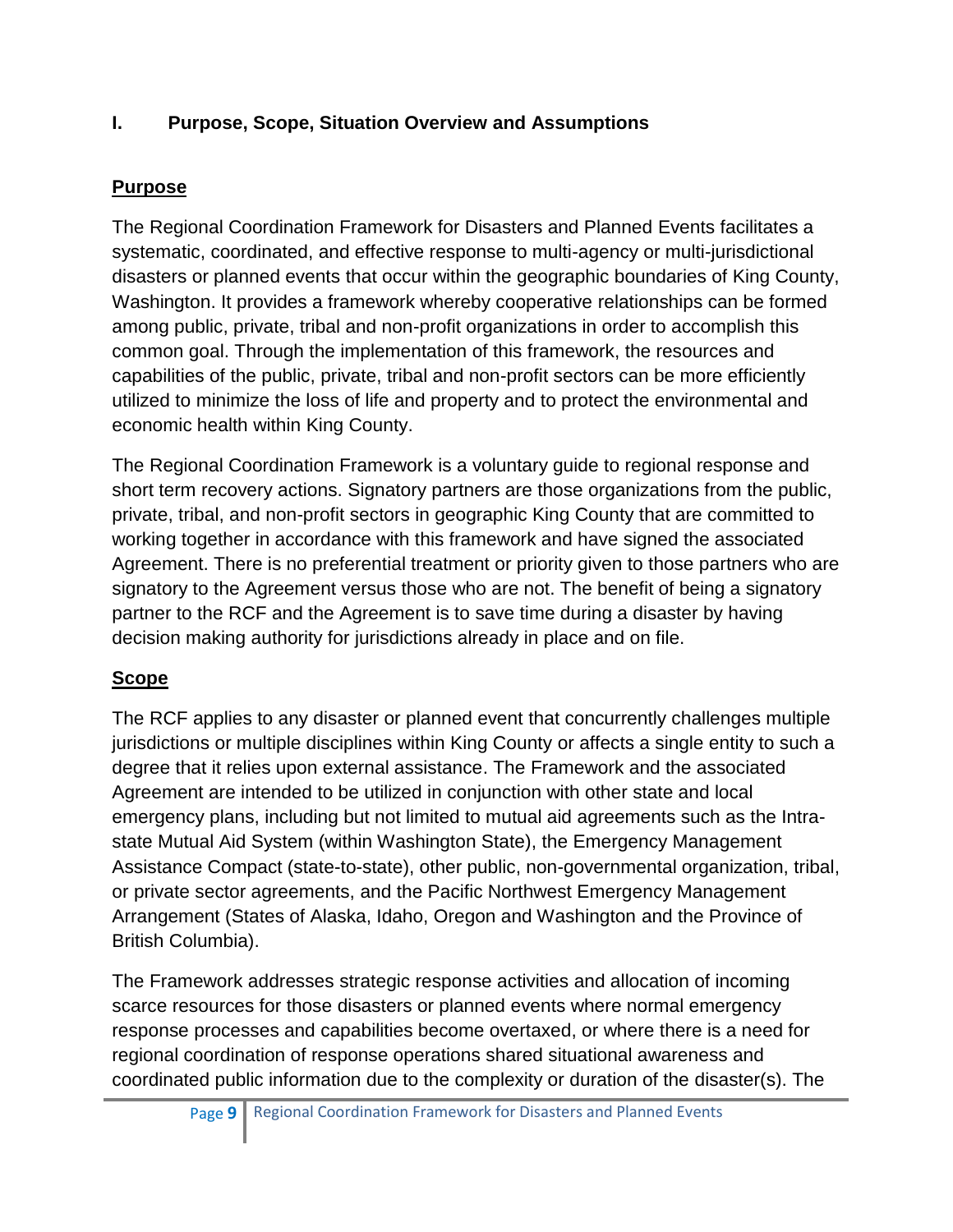associated Agreement articulates the financial aspects of voluntarily participating in accordance with the Framework.

Although the focus is on disaster response, the Framework assumes future coordinated efforts to address regional protection, mitigation, preparedness, and recovery issues. Likewise, while relationships with other counties and neighboring jurisdictions are not specifically included in this Framework, they are not precluded from participating as a partner.

The framework describes five key areas of coordination:

- Direction and Coordination
- Information Collection, Analysis and Dissemination
- Public Information
- Communications
- Resource Management

# **Situation Overview**

Disasters and planned events can present unique challenges to the public and private sectors for the efficient and effective use of resources, the protection of lives and property, the protection of the regional economy, and the preservation of the environment or other essential functions. Natural or human-caused hazards may have impacts sufficient to require partners to seek assistance or manage emergency resources and supplies through use of this Framework. Specific information about natural or human-caused hazards may be accessed from emergency management jurisdictions.

# **Planning Assumptions**

- No perfect response is implied by the availability of this framework
- Local, regional, and state resources may not be sufficient to respond to all needs in a timely fashion
- Damages to regional infrastructure may result in unreliable communications and slow delivery or distribution of requested resources
- Impacts to some partners may require assistance from other partners, adjacent counties, the State of Washington, Emergency Management Assistance Compact partners, or the Federal Government and other entities
- Emergencies may require the establishment and/or multi-jurisdictional coordination of emergency actions
- Participation in the Regional Coordination Framework is voluntary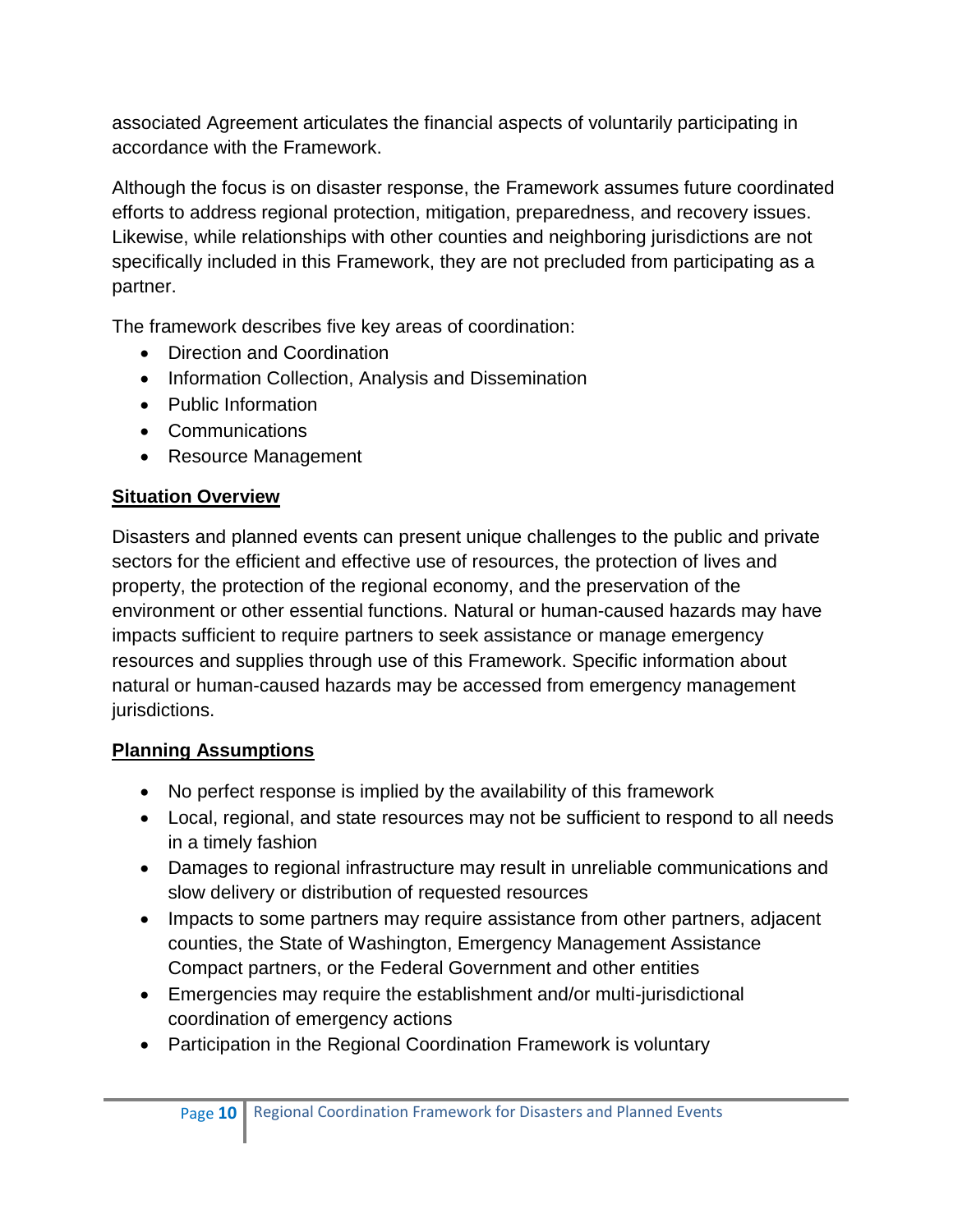- Acquisition, use, and return of resources as well as the reimbursement for those resources are guided by the associated Agreement
- Regional policy decision-making participants will vary from disaster to disaster
- All partners will comply with federal, state, and local legal obligations
- The King County Office of Emergency Management (KCOEM) will serve as the lead for regional emergency management activities. KCOEM will activate the Regional Communications and Emergency Coordination Center (RCECC) in support of disaster response or planned event coordination, during which the RCECC will be the focal point for information sharing and regional resource coordination
- First responders will continue to be directed by their incident commanders
- Each partner will retain its own internal policies, processes, authorities, and obligations and organize and direct its internal organization continuity

# <span id="page-10-0"></span>**II. Concept of Operations**

In the event of a disaster or planned event requiring central coordination at the RCECC, operational authority will remain with partners and local incident commanders. Local procedures will be followed and Emergency Operations Centers or Emergency Coordination Centers (EOCs or ECCs) staffed in accordance with partner plans. Procedures governing internal actions will be maintained by the partner. All necessary decisions affecting response, protective actions, and advisories will be made by those officials under their existing authorities, policies, plans, and procedures. Use of and adherence to the Regional Coordination Framework is voluntary.

The Framework provides a structure for disaster response operations that:

- Uses geographic divisions or zones of the county to:
	- o Facilitate coordination of information sharing
	- o Assist in the management of resource request processes, prioritization and tracking
- Provides centrally coordinated emergency functions within the region utilizing the King County RCECC
- Provides a mechanism for regional policy decision-making
- Augments existing mutual aid agreements by providing pre-designated legal and financial ground rules for the sharing of resources
- Is consistent with the National Incident Management System (NIMS) and is based on the Incident Command System (ICS)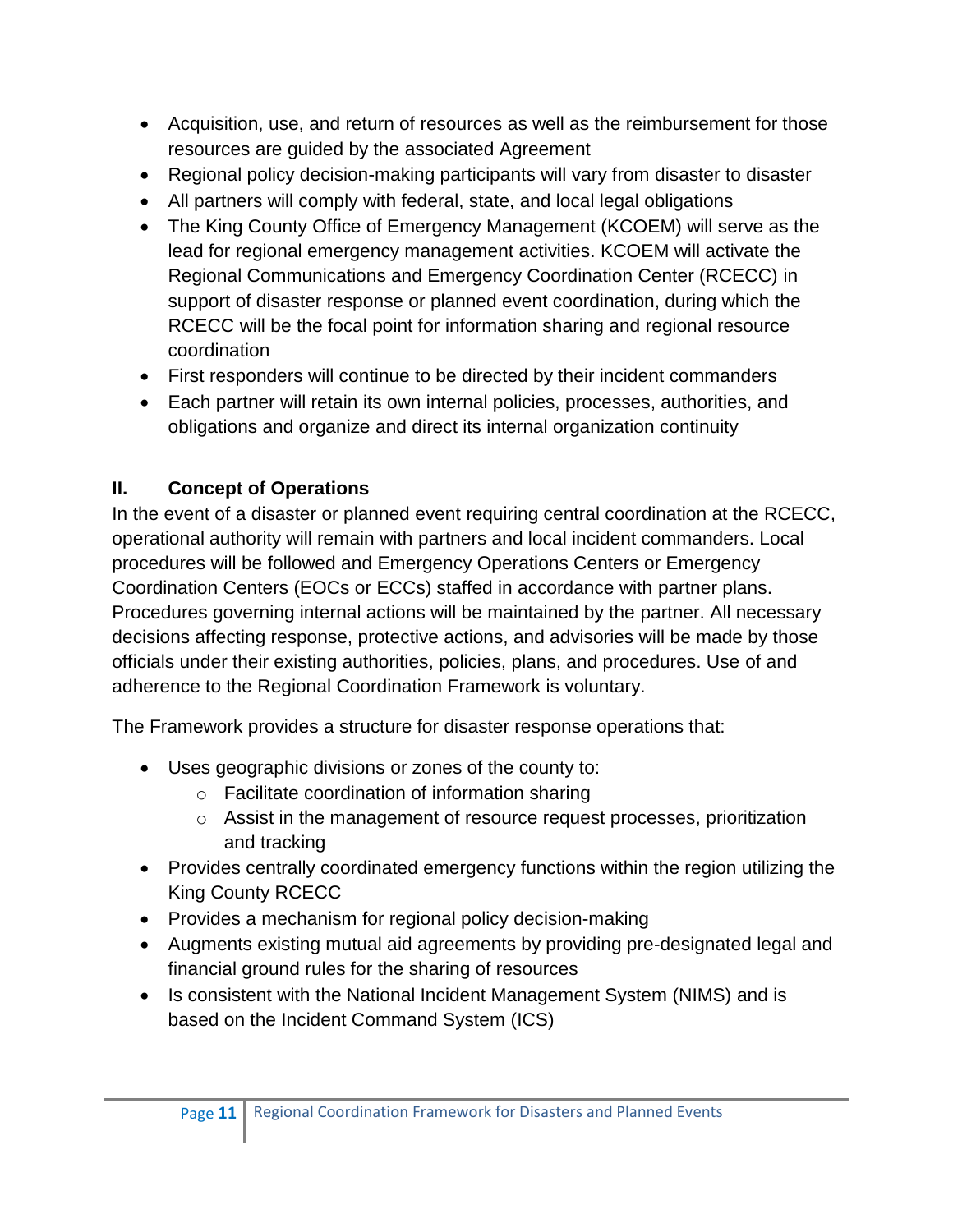

*Figure 1: King County Emergency Coordination Zones (2012)*

# **Geographic Divisions**

Predetermined geographic divisions of the County have facilitated efficient preplanning efforts as well as the sharing of information and coordination of priorities, operations, and application of resources during a disaster or planned event. The three Regional Emergency Coordination Zones correlate to the existing King County Fire Zones are (see Figure 1):

- Emergency Coordination Zone 1 North and East King County
- Emergency Coordination Zone 3 South King County
- Emergency Coordination Zone 5 the City of Seattle

Each Zone may develop protocols and procedures for carrying out inter- and intra-zone coordination and response functions. During the response to a disaster or planned event, these zone coordination functions may operate through a Zone Coordinator from the King County RCECC or in a decentralized location.

Organizations that provide services throughout geographic King County ("regional service providers") may not have the resources to coordinate their service delivery and response activities directly with all three Emergency Coordination Zones simultaneously. Instead, these regional service providers may provide a single point of coordination through the King County RCECC. Examples of regional service providers include: public health/medical, banking and finance, energy, transportation, information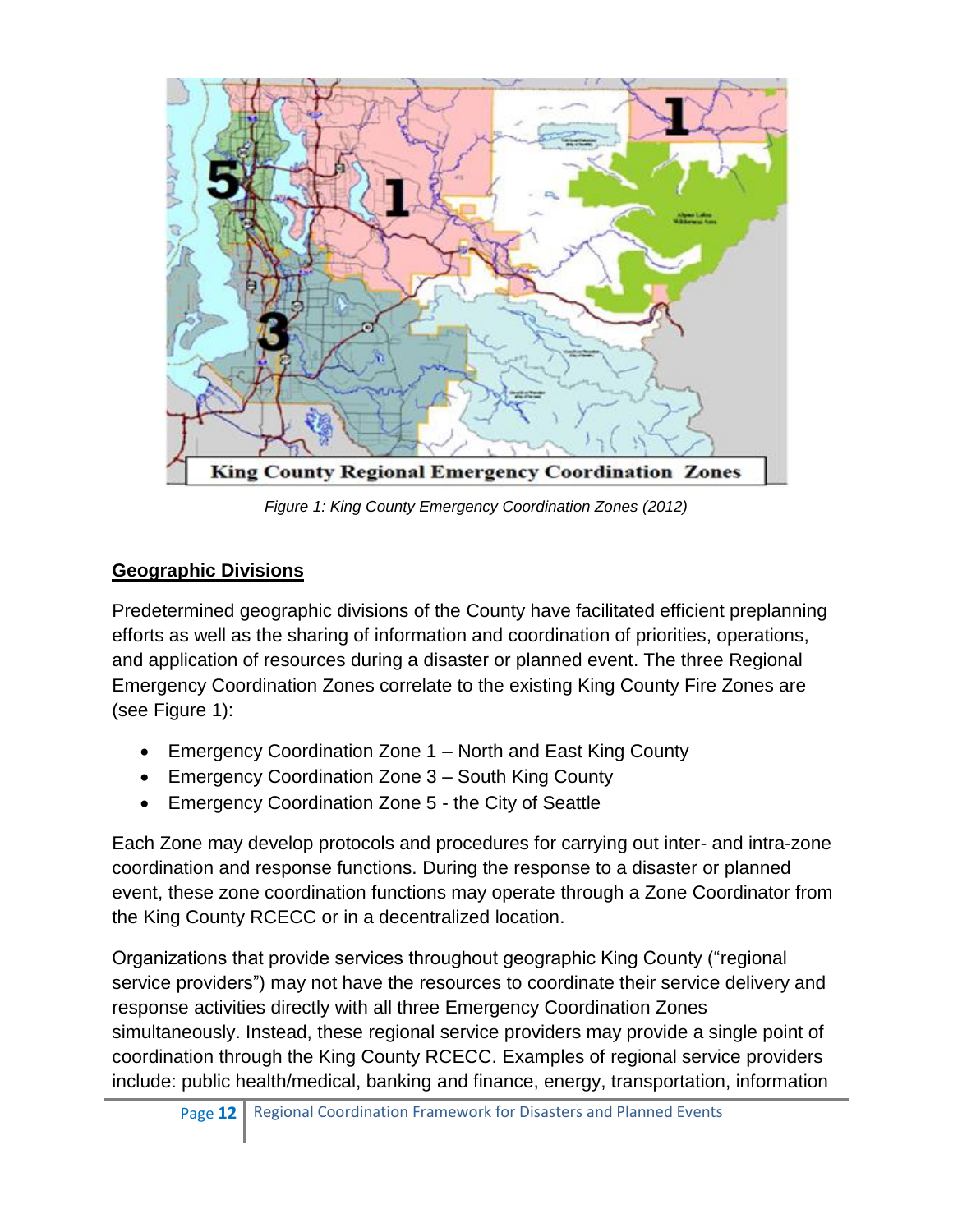and telecommunications, agriculture, emergency services, chemical industry, food, water, etc. Regional service providers may provide a representative directly to the affected zone and/or the King County RCECC.

# **Central Coordination**

Where central coordination of regional emergency actions is needed, the King County RCECC may provide a location from which to coordinate.

In accordance with the National Response Framework, the King County RCECC utilizes a hybrid response organization that embeds subject matter experts into the Incident Command System structure through Emergency Support Functions (ESFs). The ESFs, listed below, represent fifteen broad categories that enable subject matter expertise, like resources, and similar capabilities to be aligned into groups to aid coordination.

ESF 1 – Transportation ESF 2 – Communications ESF 3 – Public Works & Engineering ESF 4 – Fire Response ESF 5 – Emergency Management ESF 6 – Mass Care, Housing, & Human **Services** ESF 7 – Resource Management ESF 8 – Public Health, Medical and Mortuary Services

ESF 9 – Search & Rescue ESF 10 – Oil & Hazardous Materials ESF 11 – Agriculture & Natural Resources ESF 12 – Energy ESF 13 – Public Safety & Security ESF 14 – Recovery ESF 15 – External Affairs ESF 20 – Military Support to Civil **Authorities** 

In its role as an Emergency Coordination Center, the King County RCECC facilitates operational response at the regional level and supports operational response activities that are managed at the local level; the RCECC does not make operational decisions for local jurisdictions or partners unless specifically requested. Rather, the RCECC facilitates regional support activities that have been developed collaboratively amongst the appropriate stakeholders, represented through the ESFs and Zone Coordinators.

When the RCECC has been activated, Zone Coordinators and regional service providers may coordinate their efforts from the King County RCECC, via their respective ESF Coordinator, the EOC/ECC of their local emergency management jurisdiction or most impacted partner. Coordination between regional service providers and partners may be from locations remote to the RCECC by electronic means. Healthcare organizations will coordinate through the Northwest Healthcare Response Network, which will in turn coordinate with emergency management jurisdictions through ESF 8, Public Health, Medical and Mortuary Services.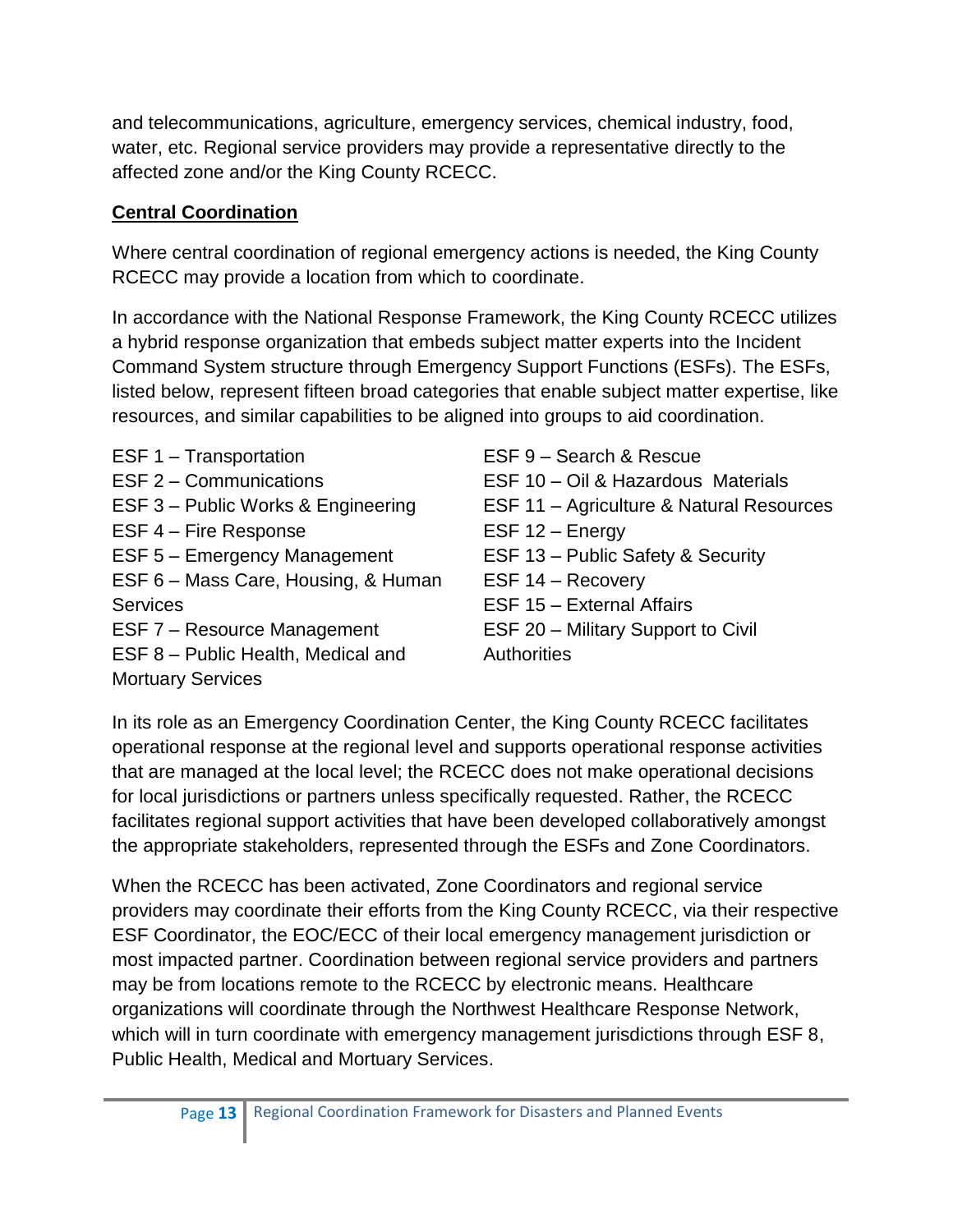When the RCECC has not been staffed by ESFs, partners will continue to coordinate with other partners, contractors, or mutual aid partners and will brief their local EOC/ECC or emergency management office (with emergency management jurisdiction as defined in RCW 38.52) and the King County Office of Emergency Management (KCOEM) Duty Officer if appropriate,. Partners should establish a relationship with their local emergency management jurisdiction in advance.

Once the RCECC has been activated, the RCECC will be contacted through the main RCECC email, radio talk group, or phone number. Information and resource requests will be directed to the most appropriate combination of zone coordinator(s), logistics, planning, or operations (ESFs) sections for their actions.

The King County RCECC Regional Communications and Emergency Coordination Center (KC RCECC) facility is located at 3511 NE 2<sup>nd</sup> Street, Renton, Washington, 98056.

#### **Transition from regional response to regional long-term recovery**

Response efforts at the RCECC entail the immediate actions needed to protect lives and safety of the population, protect or affect temporary repairs to infrastructure, and protect property or the environment. Long-term recovery includes permanent repair, relocation, or replacement of that infrastructure or property. Long-term recovery may take months or many years depending on the nature of impacts. Long-term recovery and potential federal assistance to tribal nations, the public and private sectors is governed by the Stafford Act and other documents with specific terms including the Code of Federal Regulations and Treaties. A separate document addresses regional long-term recovery.

#### <span id="page-13-0"></span>**III. Responsibilities**

In accordance with Ordinance 17075, King County Government has the responsibility to foster cooperative planning within regional concepts to its emergency mitigation, preparedness, response, and recovery efforts and to serve as the coordinating entity for cities, county governmental departments and other appropriate agencies during incidents and events of regional significance. In addition, King County shall enter into mutual aid agreements in collaboration with private and public entities in an event too great to be managed without assistance.

When an emergency impacts regional King County, the King County RCECC and local EOCs or ECCs may be staffed to address the consequences of the emergency impacts to the public, government, and regional partners or to support regional first responders.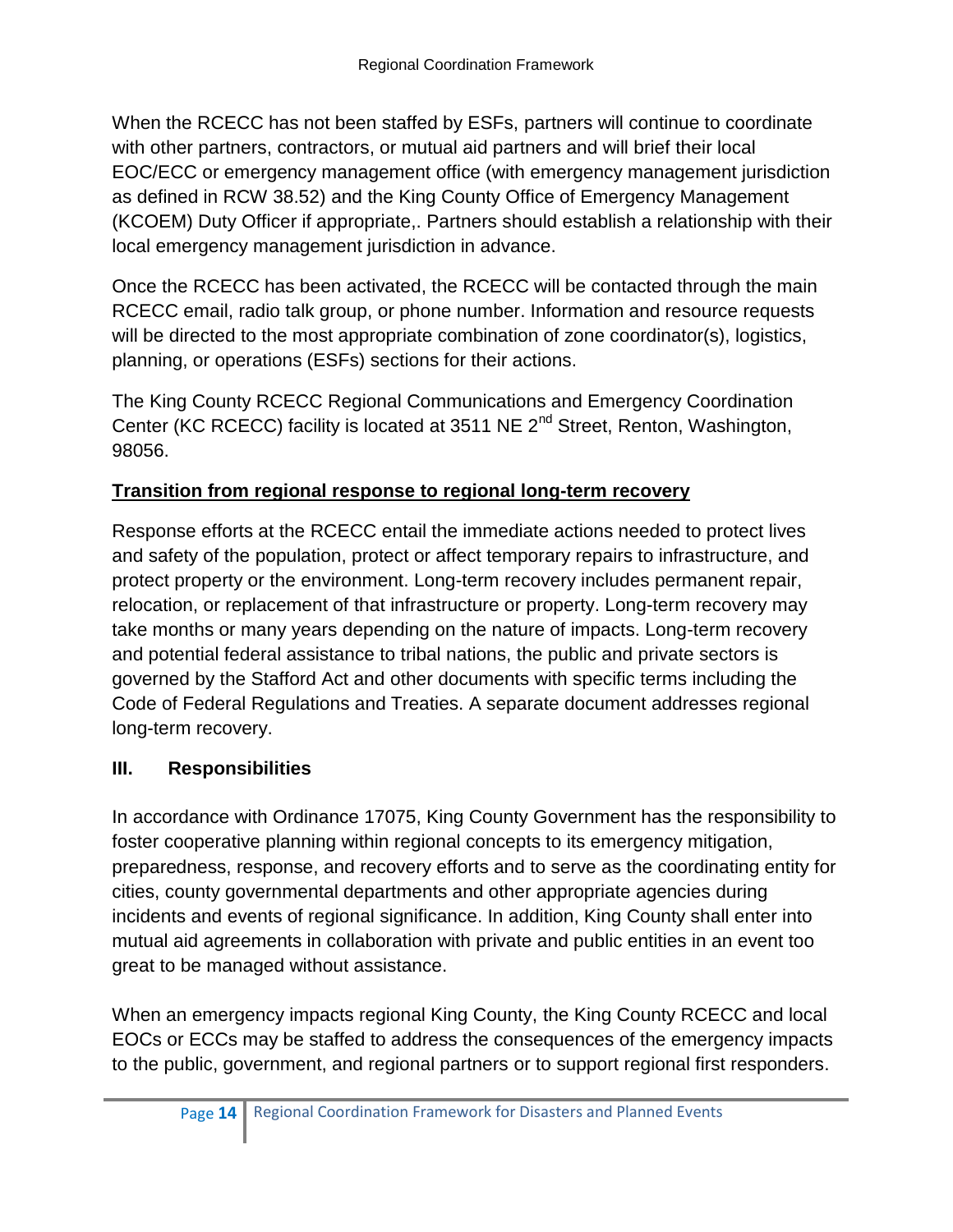This section of the framework introduces the concept of a regional coordination process that may be needed to enact emergency powers, suspend or limit civil liberties, coordinate executive decisions, determine strategies for the allocation of scarce resources or transition into long term recovery. The diagram below describes the structure and relationship of regional organizations in response. Also, see Direction and Coordination as well as the Terms and Definitions at the end of this framework.

#### *All Signatory Partners will:*

- Identify an Emergency Point of Contact
- Work with their authorized emergency agency in their operations or coordination centers as identified under RCW 38.52.070
- Develop, maintain, and utilize internal emergency plans and procedures
- Direct information and resource communications to their local Emergency Operations or Coordination Center, or the RCECC Section as appropriate
- Equip and train a workforce to sustain emergency operations
- Participate in the development of this framework
- Seek and secure mutual aid documentation
- Abide by the caveats of the this Framework's associated Agreement
- Request regional decision-making on policy issues as needed

#### *The mechanism for regional policy coordination:*

- Collaboration on the execution of emergency powers, suspension or limitation of civil liberties
- Collaboration to establish strategic priorities for the allocation of limited resources in support of King County strategic goals and regional objectives
- Communicate with partners and the general public directly or to the public through the RCECC Joint Information Center (JIC)

#### *Elected and Appointed Officials will:*

- King County Executive will Serve as the facilitator of the mechanism for regional policy decision-making
- Establish and work through their authorized Emergency Operations or Coordination Centers
- Utilize their established emergency and continuity plans
- Identify Emergency Points of Contact for the jurisdiction with full authority to commit or request resources, personnel, and make decisions on behalf of the jurisdiction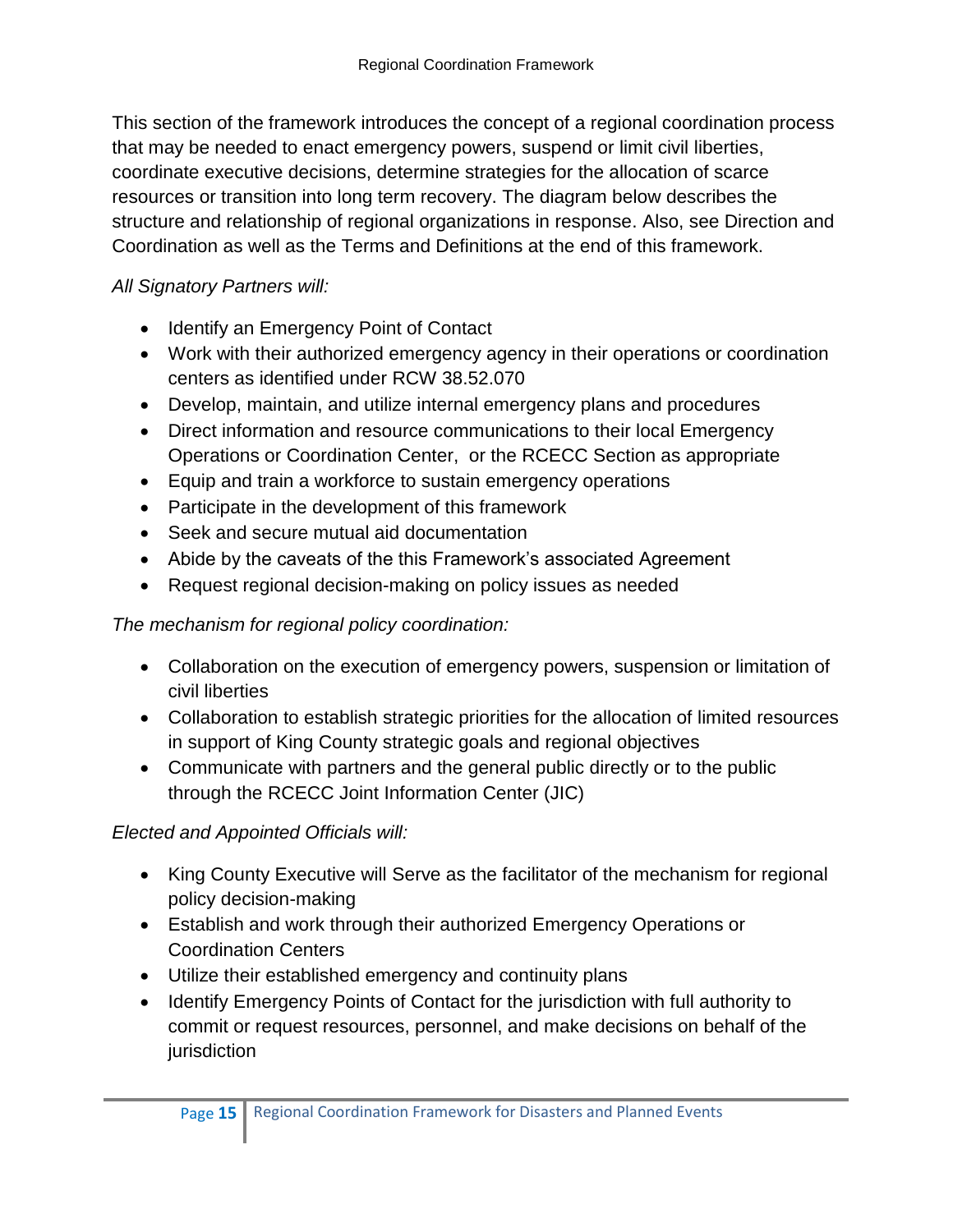- Work with and through their designated emergency managers for resource needs that cannot be filled within their jurisdiction, mutual aid agreements, available private sector sources, or within the emergency management zone
- Coordinate with private sector partners through their designated EOC or ECC
- Issue emergency proclamations and implement authorized emergency powers
- Coordinate selection and implementation of emergency powers through the mechanism for regional policy decision-making
- Abide by the caveats of the this Framework's associated Agreement

#### *RCECC Incident Manager will:*

- Direct RCECC coordination activities
- Recommend formation of and composition of a mechanism for regional policy decision-making
- Keep the those involved with regional policy decision-making informed of policy issues, incident coordination and progress
- Communicate regional policy decisions to the RCECC staff
- Recommend and have drafted a County emergency proclamation as needed
- Work with and direct the Joint Information Center and functional sections of the activated RCECC
- Host Zone Coordinators and regional partners as liaisons to the RCECC
- Establish and adjust regional objectives, identify policy issues, and allocate resources with input from Zone Coordinators and regional service providers
- Facilitate regional situational awareness, Common Operation Picture and information sharing with regional partners and the public
- Facilitate an effective and efficient resource management process

# *RCECC Joint Information Center will:*

- Communicate information to the public and partners that may affect their lives, safety, health, property, or services
- Implement a Joint Information System to assist in coordinating public information

# *Zone Coordinator(s) may:*

- Represent the cities within their designated zone in the RCECC
- Collect and communicate information to the RCECC and the Incident Manager
- Collaborate with the Incident Manager to establish and adjust regional objectives, identify policy issues, and allocate resources
- Direct partner representatives to seek resources within their zone before forwarding requests to the RCECC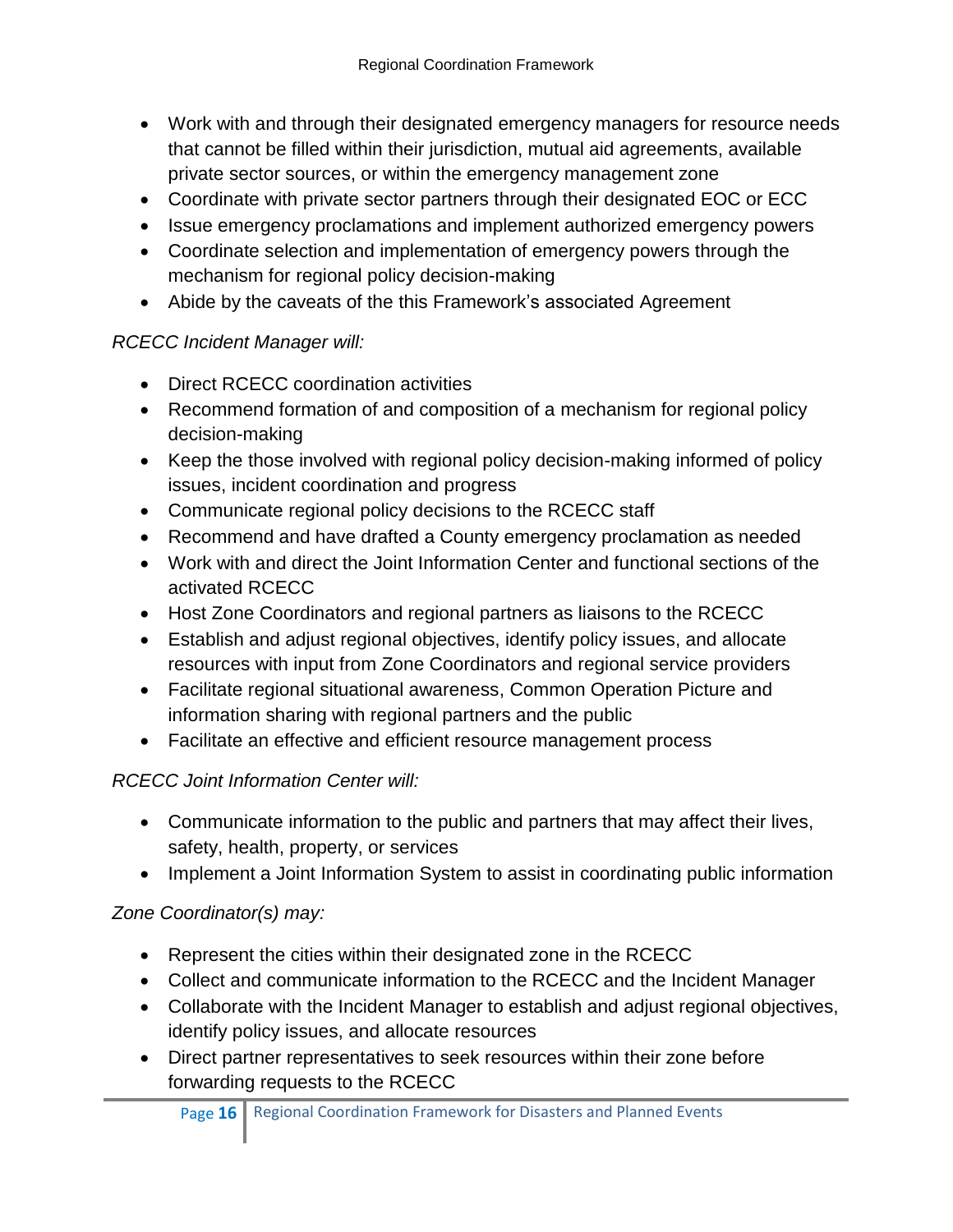- Request regional decision-making on policy issues with notice to the emergency managers
- Maintain situation awareness on needed policy issues and resource requests
- Make limited operational decisions on behalf of their designated zone
- Facilitate information sharing between RCECC and Zone

#### *RCECC Sections will:*

- Develop situational awareness and support information sharing throughout the region and up to the state.
- Receive, allocate, track resource issues from county departments and regional partners. Any resources that cannot be provided from within the geographic county shall be attained via contract or forwarded onto the state for action.
- Manage and retain documentation in support of the incident.
- Serve as network control for regional radio communications between regional Emergency Operations or Coordination Centers

#### *Local Authorized EOCs and ECCs will:*

- Work within their organization's and zone's resources and capabilities before requesting resources from the RCECC
- Communicate resource requests to the RCECC Logistics Section and their Zone Coordinator in the RCECC when availability within their zone has been exhausted
- Include private sector, non-governmental sector, and tribal nations in local EOC decisions, information sharing and resource management
- Utilize the appropriate mechanism for resource requests to the RCECC
- Support the functions and protocols established in this framework
- Have or can quickly get the authority to commit available equipment, services, and personnel to the (borrowing) organization
- Participate in decision making conference calls or physical meetings as appropriate and conditions allow

#### *Emergency Contact Points will:*

- Be in an established line of succession that includes names, addresses, and 24 hour phone numbers for each partner
- Make emergency contact information available to regional partners, King County OEM, and the RCECC when staffed
- Have or can quickly get the authority to commit available equipment, services, and personnel to the (borrowing) organization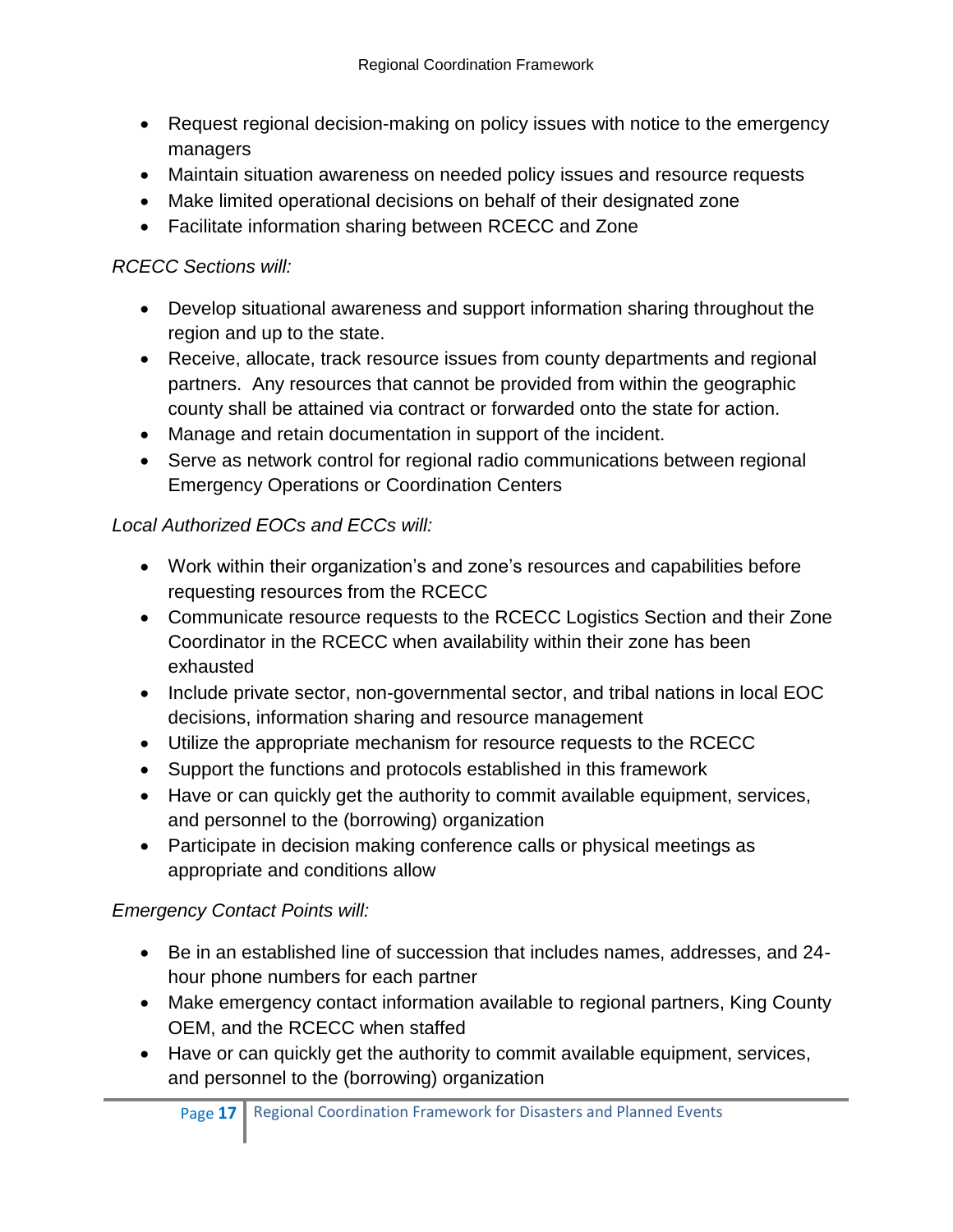• Participate in decision-making conference calls or physical meetings as appropriate and conditions allow

#### *Resource Lenders will:*

- Make available such resources as will not deter the Lender of the ability to continue efforts toward its own response objectives
- Abide by the conditions described in the this Framework's associated Agreement

#### *Resource Borrowers will:*

- First seek and exhaust access to resources within their organizational authority
- Seek mutual aid and commercial resources within their emergency management zone
- Request resources through the King County RCECC in accordance with the this Framework's associated Agreement

#### *State of Washington will:*

- Seek and accept damage reports and situation reports from the King County RCECC
- Accept and process resource requests received from the King County RCECC
- Seek sources of assistance to fill regional King County logistical needs
- Proclaim a state of emergency, if warranted

#### *Federal government will:*

- Provide response assistance to the State of Washington as available and requested under a state proclamation of emergency
- Direct appropriate federal agencies to lend assistance to the State of Washington where possible
- As appropriate, declare a state of emergency in support of response and recovery from the impacts of an emergency in Washington State and/or to regional tribal nations

#### <span id="page-17-0"></span>**IV. Direction and Coordination**

The Regional Coordination Framework does not carry the authority of code. It is a voluntary agreement between partners to the Regional Coordination Framework and the associated Agreement and any annexes that may be crafted for the benefit of the region. King County and each authorized emergency management agency within King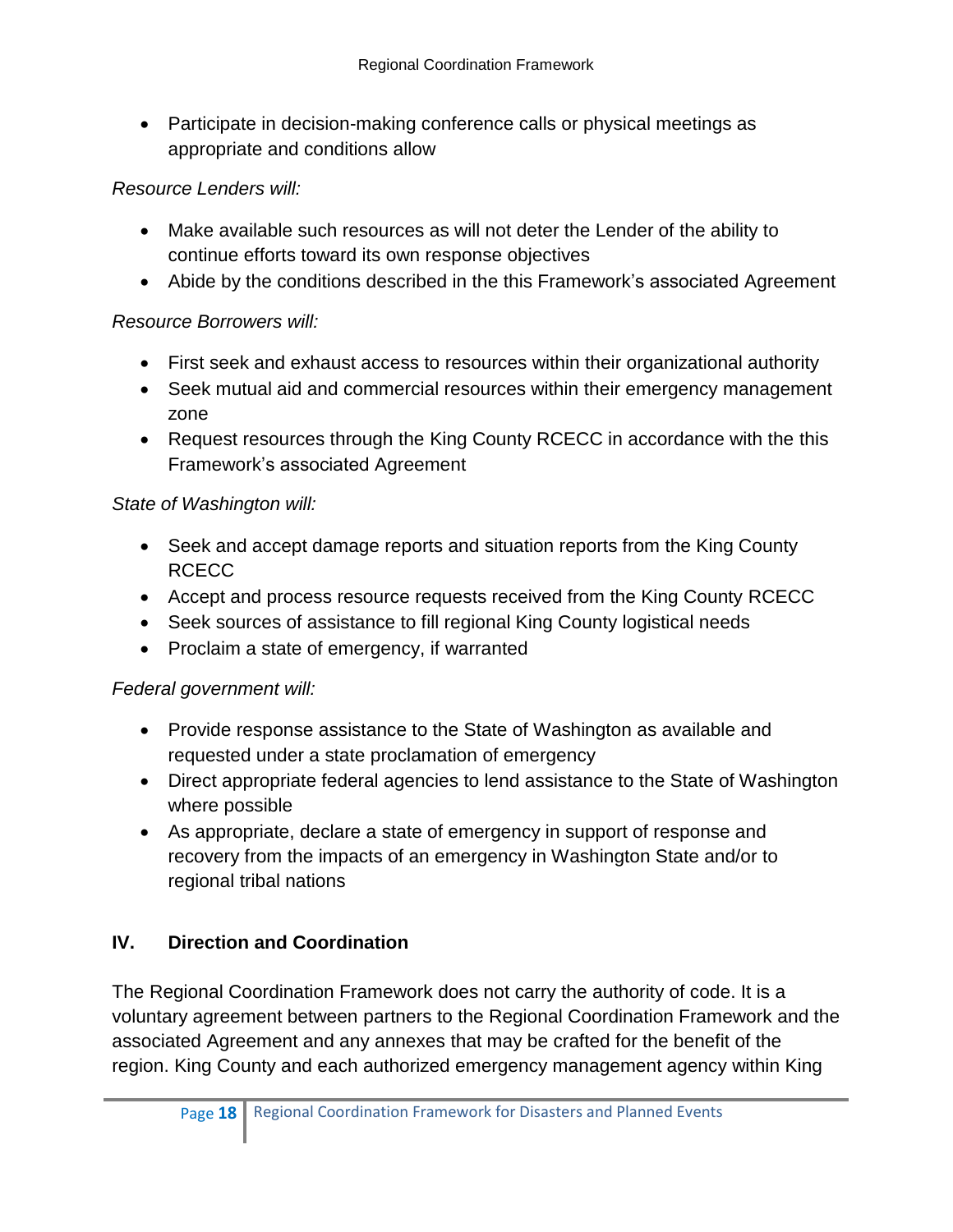County are required to have, maintain, and implement their own emergency plans in accordance with Revised Code of Washington (RCW) 38.52. Similarly, other public entities, private sector, non-governmental organizations (NGOs), and tribal nations may maintain plans that describe how they will direct and manage emergencies within their scope of authority. The National Incident Management System (NIMS), National Response Framework and King County Ordinance 17075 are the basis for the regional direction and coordination function described here.

# **Purpose**

The purpose of this section is to identify a mechanism for regional policy decisionmaking, a process for policy coordination and strategies for the allocation of limited resources to regional disasters within established criteria and priorities.

#### **Situation and Scope**

Tactical direction and control of resources available to onsite/on scene incident commanders remains within the established organizational direction of the incident commander. See this Framework's associated Agreement.

Loaned employees remain the employees of the lending organization while under the direction of the borrowing organization during their assignment.

Where regional policy decision-making is needed, elected officials may enact emergency powers, suspend or limit civil liberties, coordinate executive decisions, determine strategies for the allocation of scarce resources under proclaimed emergencies. Regional Partners may not be bound by all of the regional decisions made. Decisions may impact regional partners that are not signatories to the Framework's associated Agreement.

All political subdivisions retain the authority to direct requests for assistance to the Washington State Governor's Office and the State Emergency Management EOC.

# **Establishing Regional Decision-Making**

Regional policy decision-making may be informed by the King County Executive, Local Health Officer, the legal representative(s) of cities and tribal nations as required by the disaster and subject matters experts, as necessary. Initial coordination between impacted regional partners may occur through the initiation of a conference call by the King County RCECC, the request for such coordination by one or more Zone Coordinators, or at the request of one or more partners. Subsequent meetings, whether at the RCECC or by conference call will be scheduled and announced to all authorized emergency management agencies in sufficient time to allow maximum participation.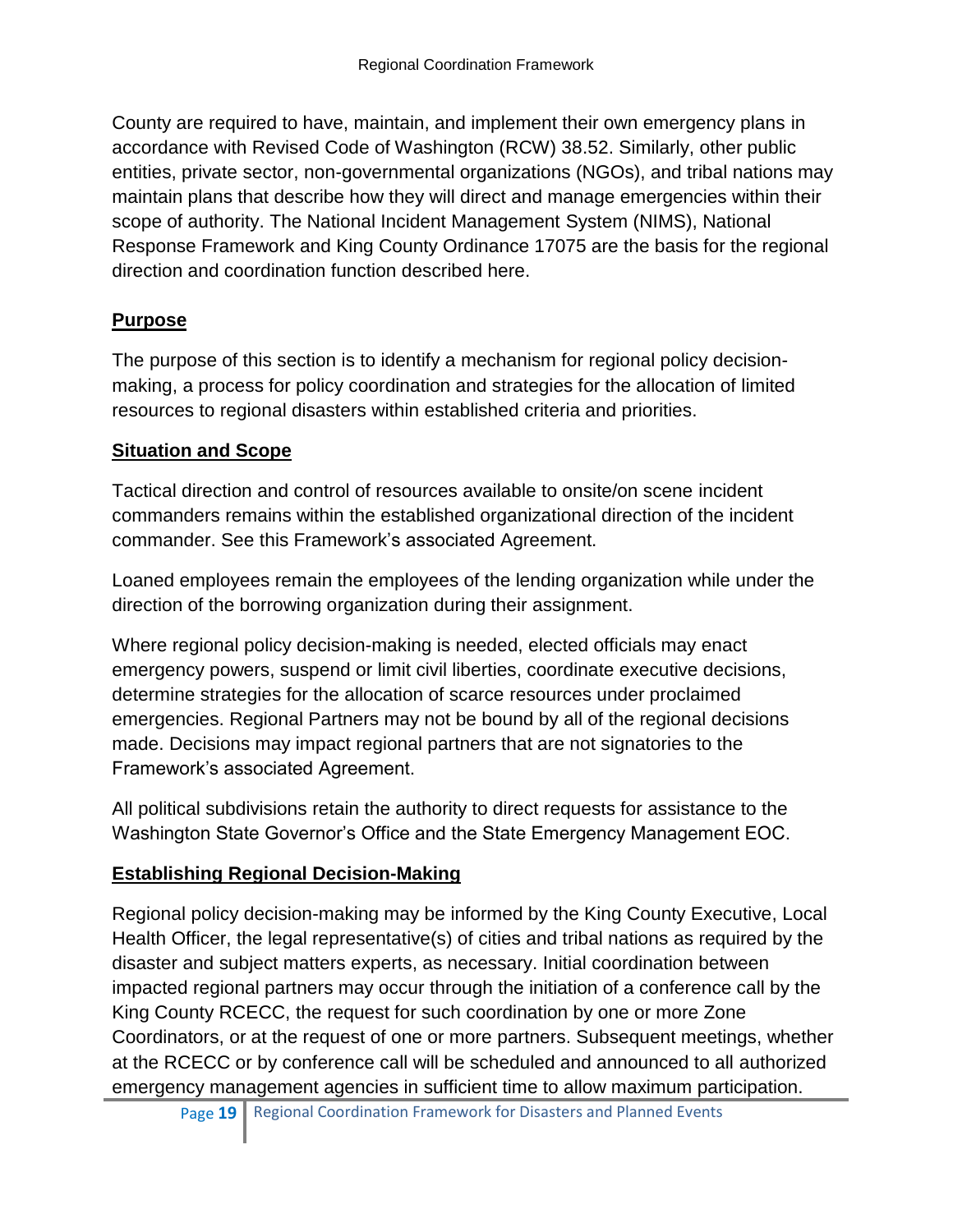Coordination meetings and call announcements will include representatives from authorized emergency management agencies under RCW 38.52.070 and tribal nations. The interests of private sector and non-governmental organizations should be represented by their most appropriate authorized emergency management agency.

The King County Executive or designee will facilitate the meetings whether virtual or conducted at the RCECC. Partners and representatives participating in regional policy decision-making may vary from disaster to disaster depending on the experienced impacts to the region. All partner representatives must have the authority to represent their organization for consensus decision-making and commitment or request resources. Verification of personnel will be conducted internally through local EOCs or ECCs.



*Figure 2: Information and escalation flow for regional policy decisions*

#### **Establish regional response priorities, policies, and decisions**

Information guiding the decision-making process will be made available to all partners prior to the conference call or physical meeting.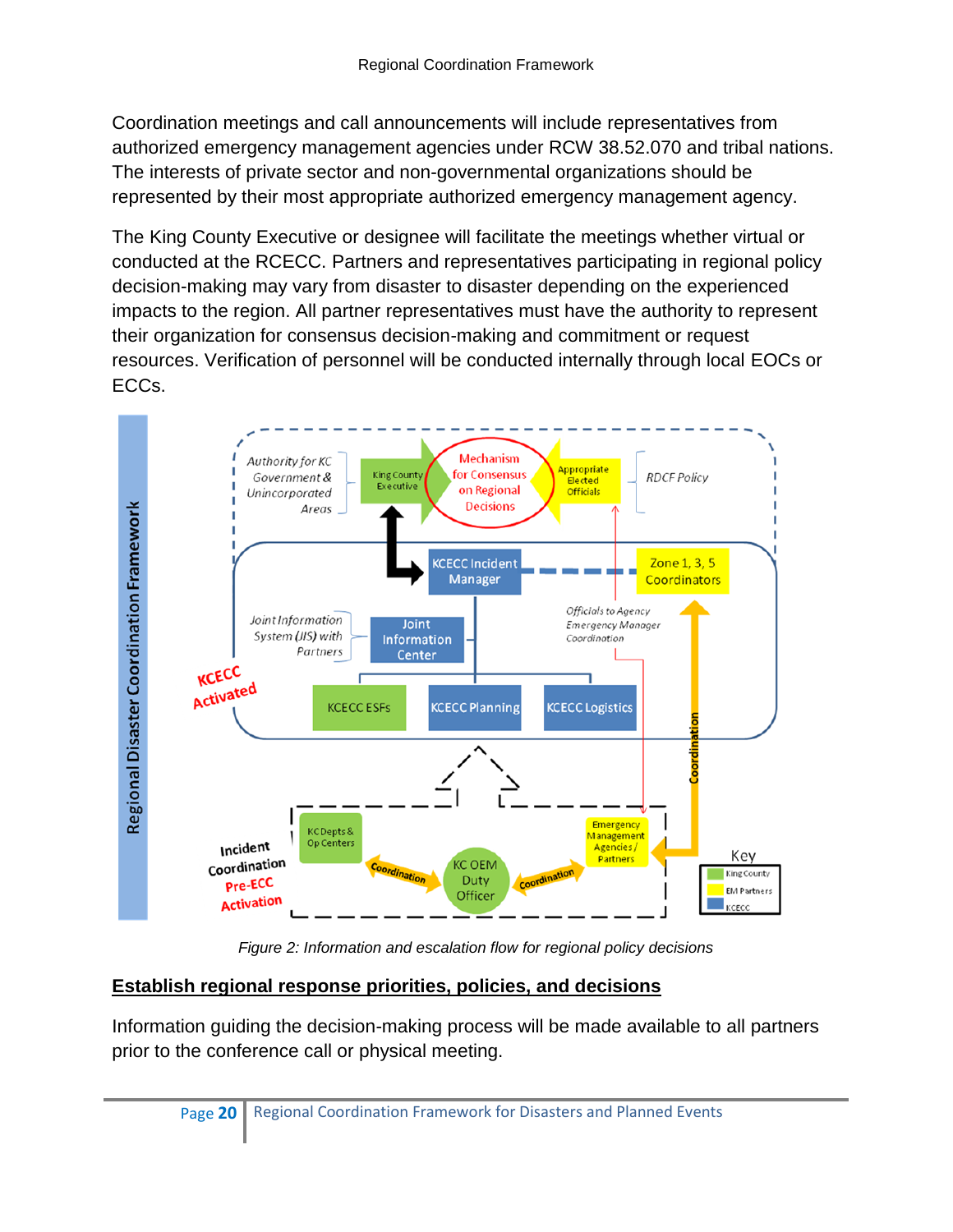Policy deliberations will occur between the County Executive and whichever cities and tribal nations are needed to participate in regional policy decision-making. When regional decision-making is needed, all attempts will be made to come to consensus on all decisions.

General criteria for policy decisions will include doing the most good possible within each category and may include but is not limited to:

- Preservation of life, safety and preservation of human health
- Caring for vulnerable populations
- Preservation of public infrastructure and property
- Protection of the regional economy
- Protection of the environment
- Preservation of private property

The King County Incident Manager will assign someone to document the announcement of the conference call and/or physical meeting, the participants and attendees, the agenda, decisions, next steps, and known or anticipated future conference calls or meetings times/dates and locations as may apply.

Policy decisions will be communicated through local Emergency Operations and Coordination Centers and disseminated via the Joint Information System.

# <span id="page-20-0"></span>**V. Information Collection, Analysis, and Dissemination**

For the purposes of the Regional Coordination Framework, the collection, analysis, and dissemination of information include Situational Awareness and Public Information.

#### **Situational Awareness**

Situational awareness is knowing *what is going on* around the region, understanding *what needs to be done* in the region, and distributing such information to regional partners.

#### **Purpose**

The purpose of this section is to describe the process of how the region establishes and maintains situational awareness during regional incidents and events. This process is critical to effectively create stability, implement response, and undertake recovery within the region. With this process documented, the region will have a major component of its Common Operating Picture (COP) established.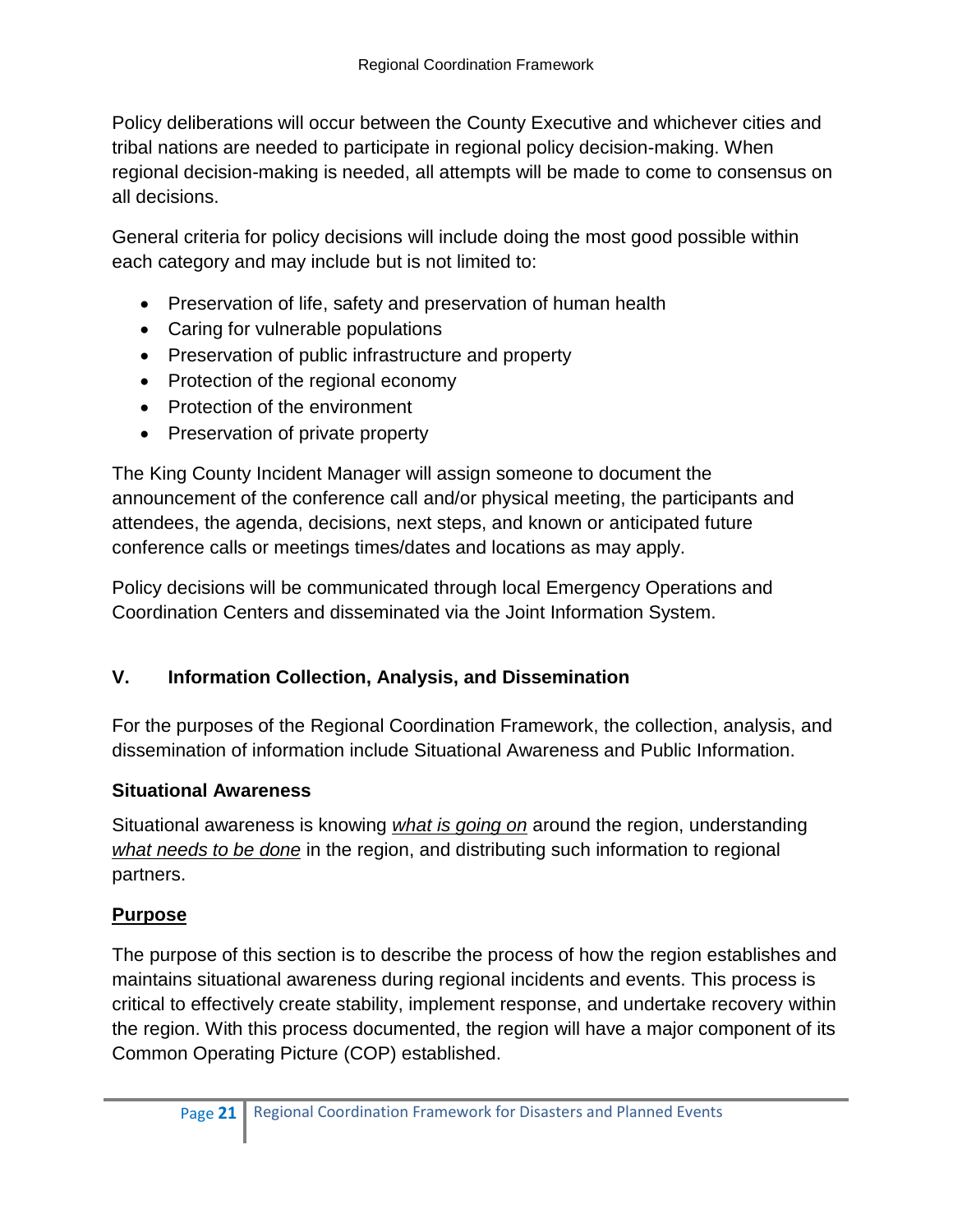#### **Situation and Scope**

Situational awareness is developed by timely and accurate information about the level of impact, resources currently utilized in the response, resources available to support the response, and perceived needs of the jurisdiction, partner and public. Each entity manages the information and needs specific to that entity and its area of responsibility. When entities share their specific situational awareness with each other and partners develop an understanding of each other's impacts and needs, a Common Operating Picture (COP) is created. The development and management of situational awareness and a Common Operating Picture are vital to effective and efficient response and proactive planning on a regional level.

#### **Responsibilities**

It is expected that all partners (public entities, tribal nations, private sector, and nongovernmental organizations) manage their own situational awareness streams. When disasters occur, impacted partners will consolidate damage and situational information with their most appropriate emergency management jurisdiction EOC or ECC. Local EOCs and ECCs will relay all appropriate information to the King County RCECC. The region's situational awareness and Common Operating Picture are dependent on all streams of information.

The County Zone Coordinators will play a pivotal role by incorporating information from their related geographic areas into the region's COP. The King County RCECC will have the responsibility to collate these streams into a shared situational awareness as part of the region's COP.

#### **Concept of Operations**

Information collection, analysis, and dissemination are critical elements that must be maintained before, during, and after a disaster. Through coordination and collaboration, KCOEM and regional partners support a regional information management strategy through all phases of emergency management with a particular emphasis on both preparedness and response to ensure a smooth transition into a response drive information management cycle.

Since situational awareness is part of a larger COP, an information management cycle (often referred as a reporting cycle) will be developed to facilitate regional partners providing their information streams. The cycle will identify when information will be collected and distributed.

The 24 hour cycle of the regional planning clock consists of two operational shifts within the RCECC, beginning at 0700 and 1900 respectively. In general, the RCECC will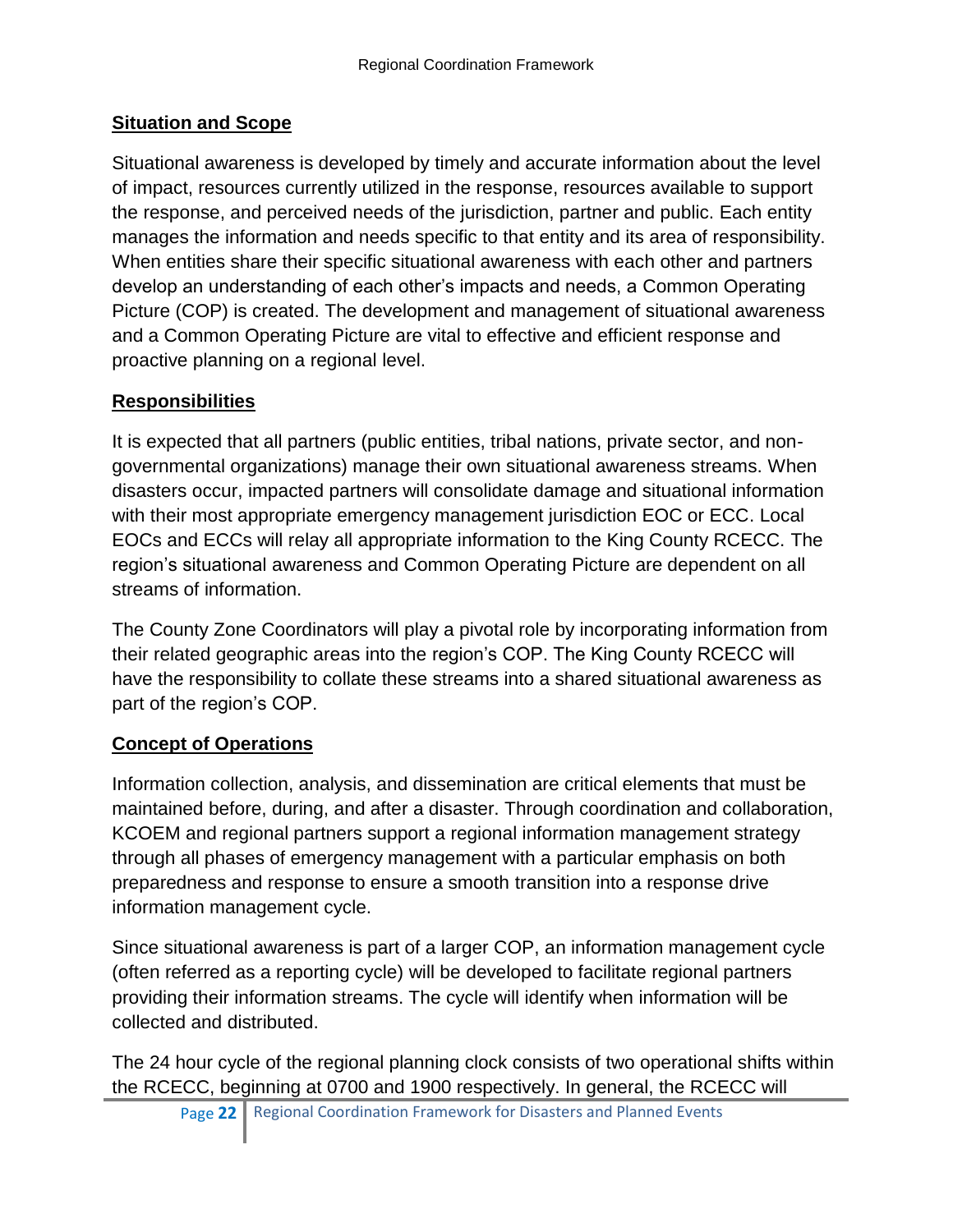compile information and publish it in a situation report every 12 hours. Additionally, snapshots, brief updates to the more complete situation report, may be generated every three hours. Partners are expected to maintain the capability to share and receive information and to actively participate in information sharing within the region.

Recognizing that not every incident will occur on a timetable to easily fit within the 24 hour planning clock established; the King County RCECC may adjust the planning clock as necessary but will always strive to attain a 0700 and 1900 cycle. One benefit of the planning clock is the pre-determined sequence of events that are necessary to best prepare for and inform critical decision making throughout the response coordination. The planning clock recognizes the importance of sequencing events where the collection and analysis of available information is followed by internal briefings, distribution of information to partners and the public, internal and external conference calls, and objective setting for future operational periods. The schedule of these information management steps recognizes the local and national media deadlines for the morning work commute (usually about 0430) and the evening commute deadline (usually about 1500).

Fundamental products of situational awareness such as snapshots, situation reports, etc., are designed to represent the current situation and ultimately project the future status of an incident or event. Essential elements of information will be identified for each disaster or planned event. At a minimum the following essential elements of information will be incorporated within snapshots and situation reports:

- Current situation or situation update
- Availability of regional services
- Local operation and coordination center activation status(es)
- Impact on and response by geographic area (i.e. city or zone) or Emergency Support Function (i.e. transportation, public health, utility, etc)

# **References**

- Zone 1, 3, and 5 Situation Report Templates
- KC RCECC Situation Report and Snapshot Templates
- King County CEMP
- List of Plans-Reference to "Plans Inventory"

# <span id="page-22-0"></span>**VI. Public Information**

A cooperative and technically effective use of the media, Internet, social media channels, and community warning systems will provide the best chance of conveying life-safety and public awareness information to large numbers of at-risk people.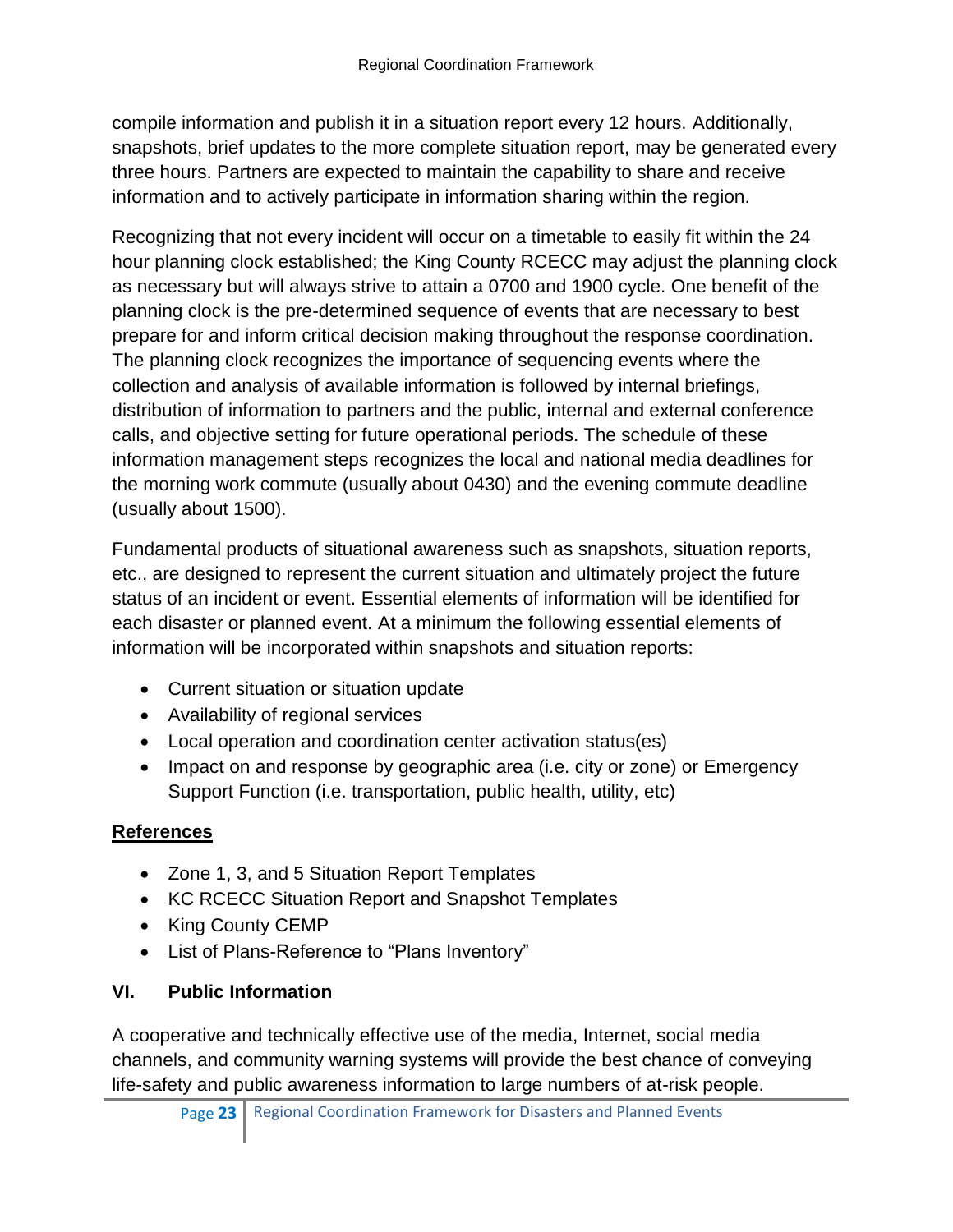#### **Purpose**

The purpose of this section is to establish a regional Joint Information System (JIS) that will support emergency response through the effective development, coordination, and dissemination of emergency public information in the event of a wide-spread emergency or disaster within King County. The expected outcomes of this coordinated planning effort are intended to facilitate:

- Coordinating communications between agencies, tribal nations, and organizations with the media and public for accurate and consistent messaging
- Establishing a central point for information distribution on behalf of partners needing public information assistance as well as facilitating regional information coordination
- Expanding the utility of electronic notification systems to include online multiorganizational systems to intentionally enhance information sharing amongst partners
- Establishing and/or utilizing redundant community warning systems to ensure messaging is sent to impacted areas by the most expedient means possible

#### **Situation and Scope**

When multiple regional partners recognize a need to coordinate the distribution of emergency information to the public, a Joint Information System may provide a process for consistent messaging. A Joint Information System may include a wide range of public, private, non-governmental, or tribal partners to include partners from beyond the geographic boundaries of King County.

# **Responsibilities**

All partners are invited to contribute to this communication capability. While there are some agencies, prescribed by law or designated authority, that are responsible to enact specific systems, such as the Emergency Alert System and other jurisdictional or community warning systems (i.e. reverse 911 capabilities), it is with the combined and coordinated use of all our collective communication systems that we can reach the broadest number of people with the most accurate information.

# **Public and Tribal Entities**

E911 Centers in King County, The King County RCECC, Public Health - Seattle & King County, cities, special purpose districts, and Tribal EOC's, National Weather Service, Washington State Emergency Management Division, are all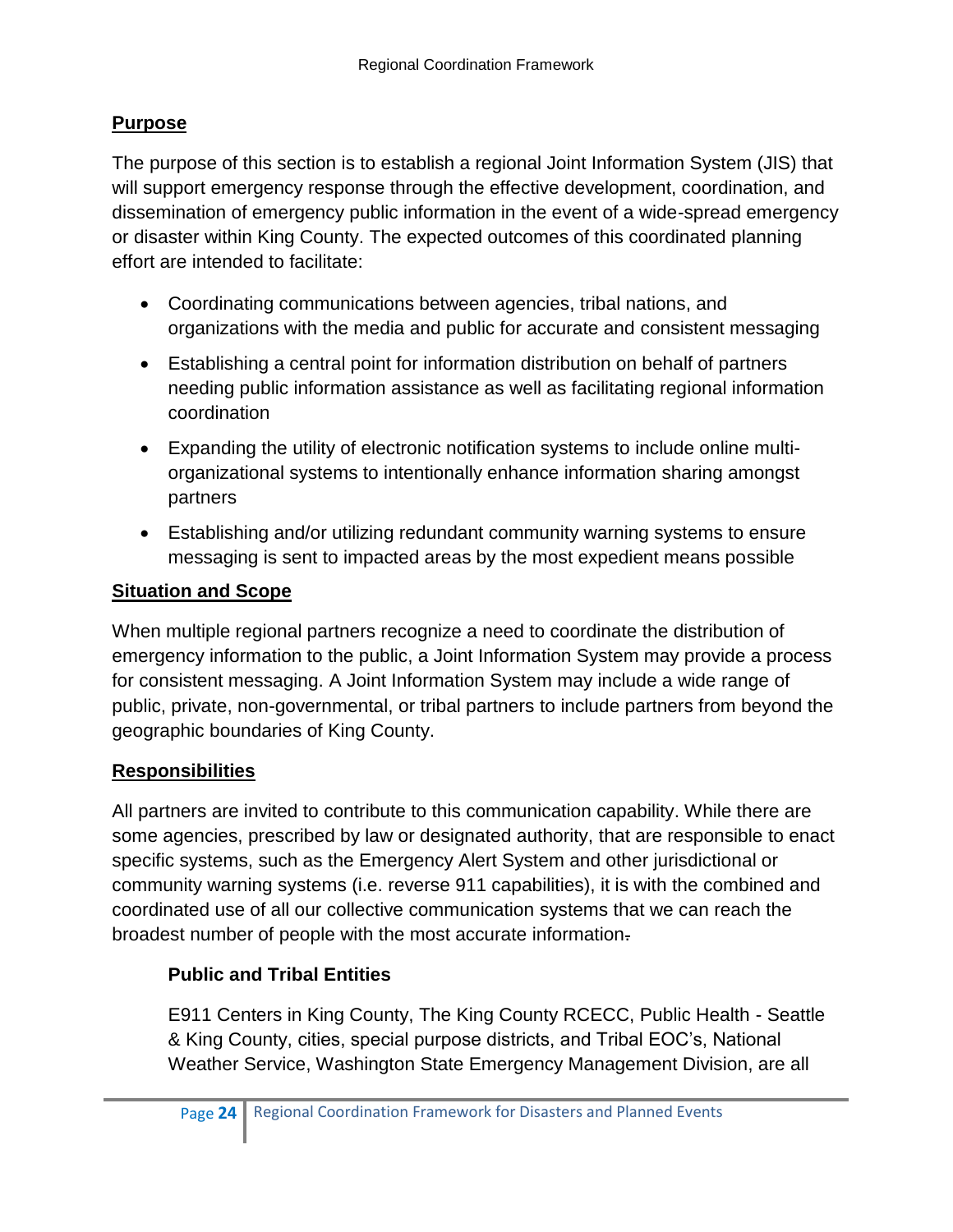examples of public sector organizations and Tribal Nations with warning and notification capabilities. These organizations use their access to electronic notification systems, websites, web based systems, reverse dialing from 911 database, social media, PIO's, media releases, phone banks, trap lines, and volunteers who hand deliver information to disseminate and receive critical information.

#### **Private Sector**

Private partners can aid in warning and notification by coordinating the release of critical information or receiving information through their own internal communication processes and working within the Regional Joint Information System (see below for definition) to disseminate and receive critical information.

# **Non-Governmental Organizations (NGOs)**

Non-government organizational partners also aid in reaching the more vulnerable populations that may not receive warning messages from more traditional means. Ensuring that NGOs support the receipt and dissemination of critical information is critical to meeting the needs of vulnerable community members.

# **Concept of Operations**

This section assumes that regional partners will establish a public information function to provide emergency information and warning to their respective communities and constituent's before, during, and after a disaster or planned event. This emergency information function should include the coordination of information with other affected organizations. For the purposes of the Regional Coordination Framework, we are addressing the need to coordinate for a wide scale disaster with regional impacts.

# **Notification and Warning**

There are multiple warning systems that currently exist throughout all levels of government that provide alert and warning notification to governmental agencies as well as the public. Details on specific systems can be accessed through the appropriate local emergency management jurisdiction. Non-governmental, private and non-profit partners should be familiar with the various systems available through their respective emergency management jurisdiction. All partner organizations should also be familiar with the various systems utilized by partner emergency management jurisdictions to activate support personnel and Emergency Contact Points identified in accordance with this Framework. All partner organizations are encouraged to use their agency's email, social media sites, and phone systems to pass on appropriate warnings to employees and customers.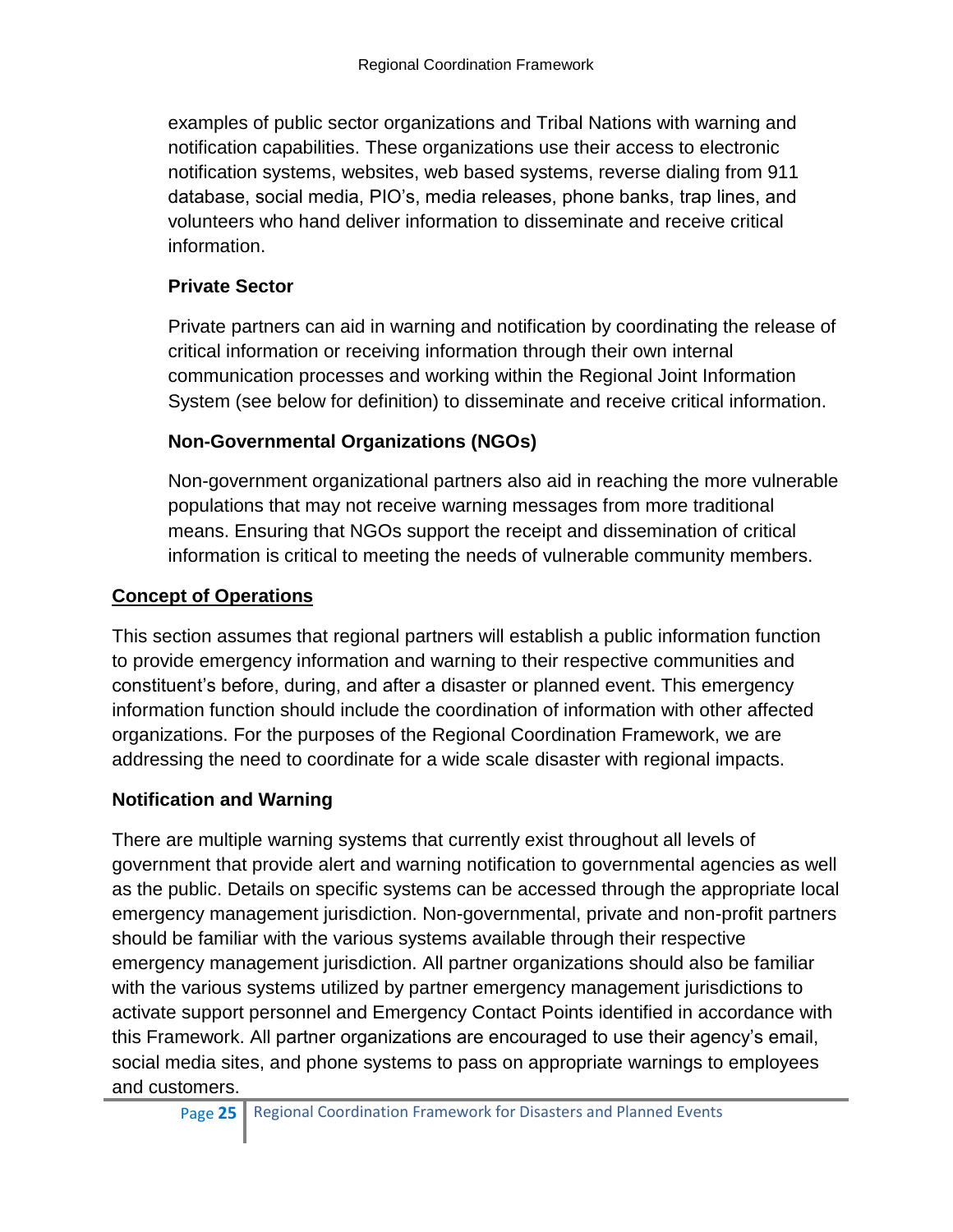#### **Joint Information Centers/System (JIC/JIS)**

Joint Information Centers (JICs) are physical and centralized locations from which public affairs and critical emergency information responsibilities are performed. JICs facilitate operation of a Joint Information System (JIS) – the mechanism used to organize, integrate, and coordinate information to ensure timely, accurate, accessible, and consistent messaging across multiple jurisdictions and organizations.

The King County RCECC will activate a regional JIC/JIS as needed to verify and align various streams of information, and release timely messages to the media, key stakeholders, and the general public. This information is issued in cooperation with affected jurisdictions, agencies, and organizations. Regional partners may be asked to send a representative to assist with JIC/JIS operations, either through direct support within the JIC or via remote access (phone, internet, video conferencing). This does not preclude any jurisdiction, agency, organization, or Tribal Nation from issuing information that pertains to them exclusively; however it is highly recommended that the regional JIC/JIS be informed of those communications.

#### **References**

- King County CEMP ESF 15
- King County Emergency Coordination Center Operations Manual
- King County Public Information Officers (PIO) Procedures Guidelines
- Regional Joint Information Center (JIC) Manual

#### <span id="page-25-0"></span>**VII. Communication**

The ability to communicate through a variety of different mediums in order to share timely information and to gain accurate situational awareness is critical during disasters and planned events. During a large scale regional disaster it is paramount to sound decision-making.

#### **Purpose**

The purpose of this section is to establish a communication process where regional partners will have the capability to access information "lines" to the King County RCECC, while establishing one central location to collect, prioritize, and disseminate information. These access modalities can generate from several different technologies. Redundant systems are in place for better odds of gaining access during times when many of these communication modes may not be functional.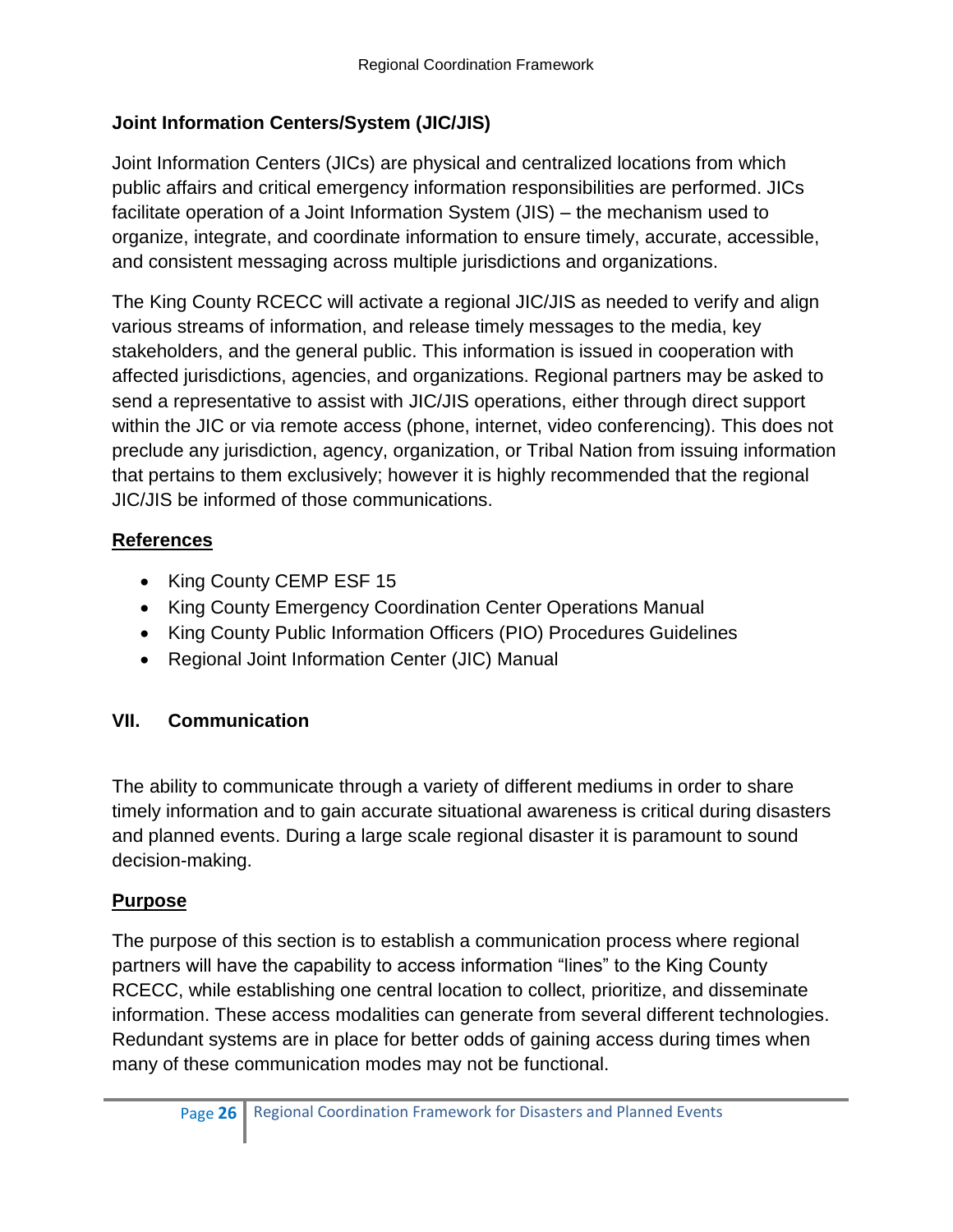#### **Situation and Scope**

This section of the Framework describes the communications process and systems needed to manage information collection and distribution during a disaster or planned event as the organizational structure expands and contracts within geographic King County.

#### **Responsibilities**

It is expected that all partner organizations will endeavor to obtain and maintain a variety of ways to communicate their status and resource needs to their respective emergency management jurisdiction and the King County RCECC during disasters and planned events. The King County Office of Emergency Management will test these internal communication systems on a regular basis to ensure communication connectivity with regional partners. Maintaining communication connectivity is critical to successful response during a disaster. It is expected that regional partners will work with KCOEM to maintain their internal communications systems, test them, and improve upon them as resources allow.

King County RCECC may act as a network control manager for radio frequencies and talk groups used to maintain situation awareness, support decision-making, manage resources, or to continue regional services.

#### **Concept of Operations**

To facilitate internal communication for situational awareness, partners have a variety of means at their disposal to give and receive information.

Emergency communications includes tools, processes, interoperability, and redundancy that govern the management of information, warning and notifications, decision-making, and resource management. Survivable infrastructure is an important element of the support needed to ensure continuous communications within and between regional partners. Available tools may include email, regular phone service, cell phones, 800 MHz radios and talk groups, VHF radio frequencies, amateur radio, facsimiles, the internet, social media, reverse 911 programs, or other technology.

King County, in cooperation with other local jurisdictions and organizations, will support regional collaboration and information sharing. The RCECC will serve as the primary information hub for regional communications including a regional Common Operating Picture. Information on operational or policy topics may be posted as available.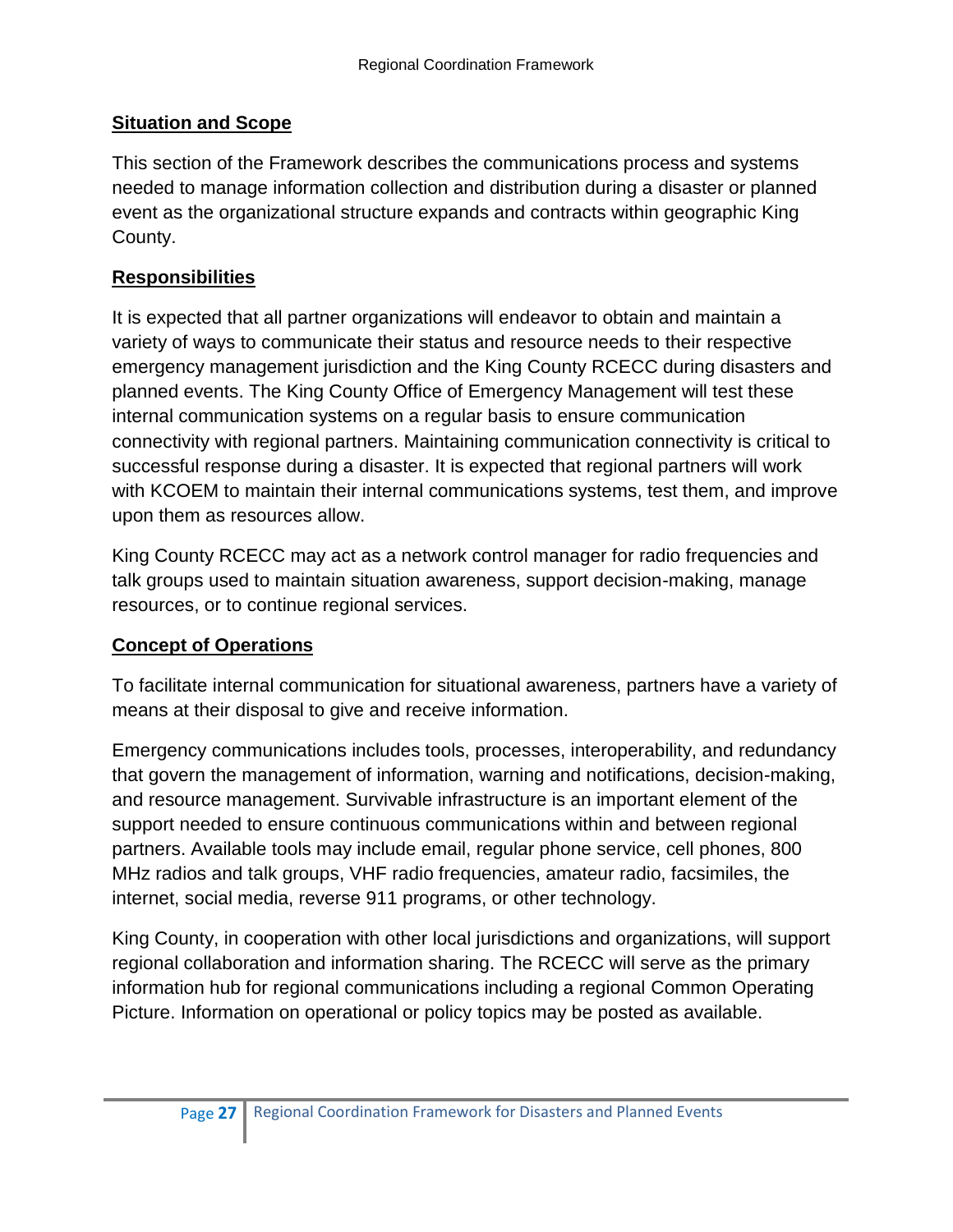#### **References**

- King County Communications Plan
- Tactical Interoperable Communications Plan

#### <span id="page-27-0"></span>**VIII. Administration, Finance, and Logistics**

This section to the Regional Coordination Framework describes the maintenance of the document and the management of resources in response to emergency impacts to geographic King County. The financial management of costs and expenses incurred during an emergency is covered in the associated Agreement to this Framework.

#### **Resource Management**

Mutual Aid is considered the pre-agreed sharing of resources between entities to support response activities. During a disaster or planned event, requests for mutual aid within the zone should be the first call for help. During a disaster or when requests for mutual aid cannot be granted, any threatened participating organization can request resources from other participating organizations. This document facilitates the sharing of resources amongst regional partners willing and able to share resources.

The Resources section of the Regional Coordination Framework Agreement addresses resource lending and borrowing protocols. When a disaster is large or complex enough to initiate an emergency proclamation from the city, county or state level; various emergency powers may be enacted to aid and support resource management. Only jurisdictional cities, counties and tribal nations can sign an emergency proclamation. If further support is needed, the chief elected official or their successor/designee of the affected partner will proclaim an emergency, and then contact their designated Zone Coordinator or other Point of Contact and/or the King County RCECC to request further assistance.

Assistance may be requested by using one of the following mechanisms:

- A request or supply of resources under the auspices of this Framework's associated Agreement, or
- A request or supply of resources under the auspices of Intra-State Mutual Aid or Emergency Management Assistance Compact, or
- A request or supply of resources under the auspices of another form of mutual aid or other assistance.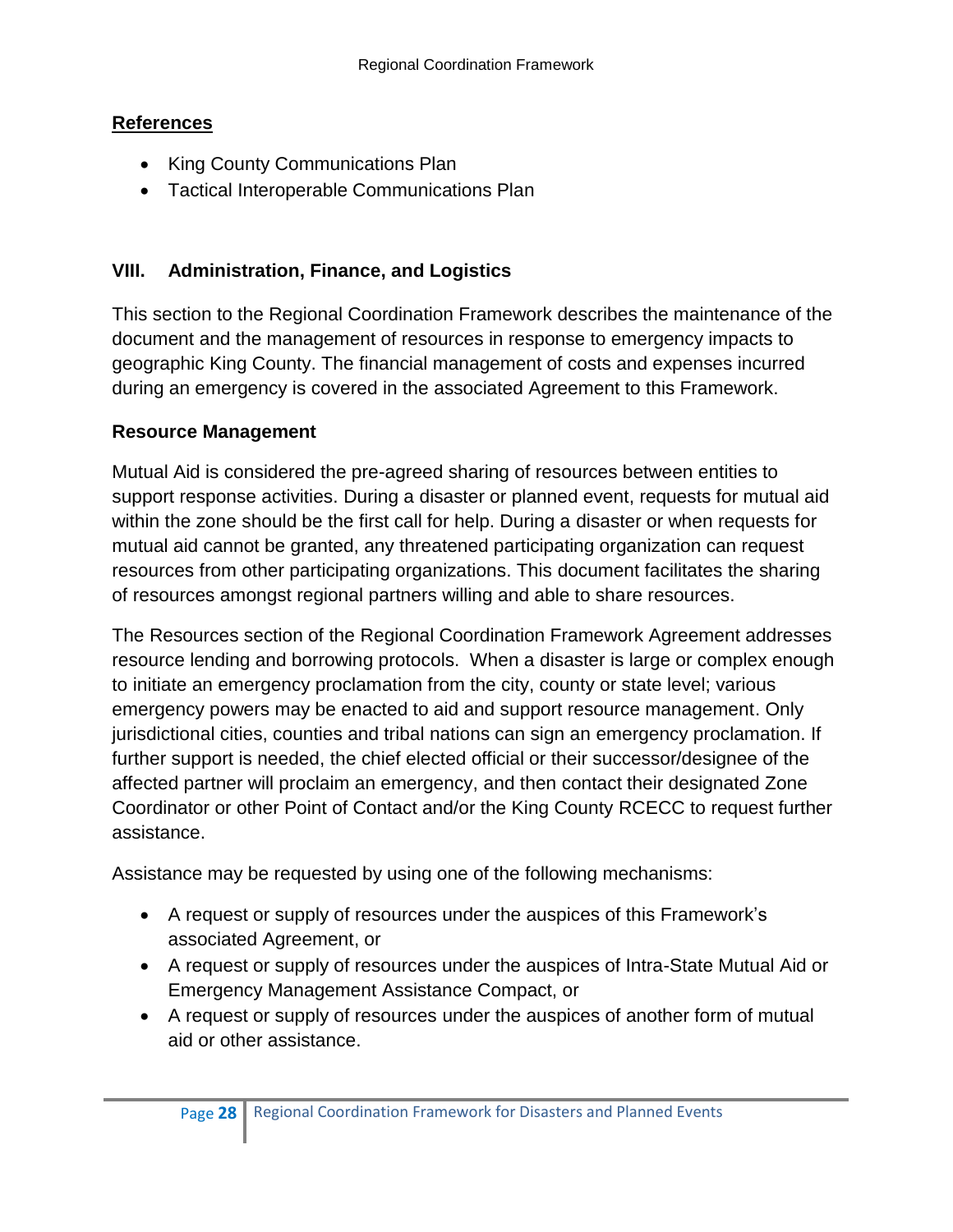Resource management involves knowing what resources are available to the region or county (inventory), identifying them based on what they are and what they can do (type and kind) and developing procedures and protocols for their use (request, dispatch, demobilization/recall).

### **Purpose**

The purpose of this section is to describe a resource management process which regional partners within King County will follow in a disaster.

#### **Situation and Scope**

This section of the Framework describes the processes for management of regional finance and logistics during and after a disaster impacting regional partners to the Regional Coordination Framework and associated Agreement. This Framework expands on those principals described under Intra-State Mutual Aid RCW 38.56 for sharing resources.

# **Responsibilities**

Regional partners will endeavor to obtain the ability identify, inventory, request, deploy, track and recall the critical resources needed to respond to, and recover from, any disaster.

Logistical and resource coordination will be through the three King County Emergency Coordination Zones and the King County Regional Communications and Emergency Coordination Center (RCECC).

The staff of the activated RCECC will coordinate and support regional resource management activities in collaboration with the region's Resource Management Workgroup through all phases of emergency management. Since resource management is critical to a successful resolution during a disaster, it is important that each regional partner commits to establish a process to describe, inventory, request, deploy and track resources within their jurisdictions and to work in a cooperative effort with the King County RCECC.

Equipment, supplies, and personnel needed by partner organizations should be sought first from within their own agency/jurisdictions/organization, other local sources, mutual aid agreements, then within the King County Fire/Emergency Management zone, and then from King County RCECC. Resource needs beyond the capacity of the local level and King County will be forwarded to the State of Washington or through the State to the Federal Government.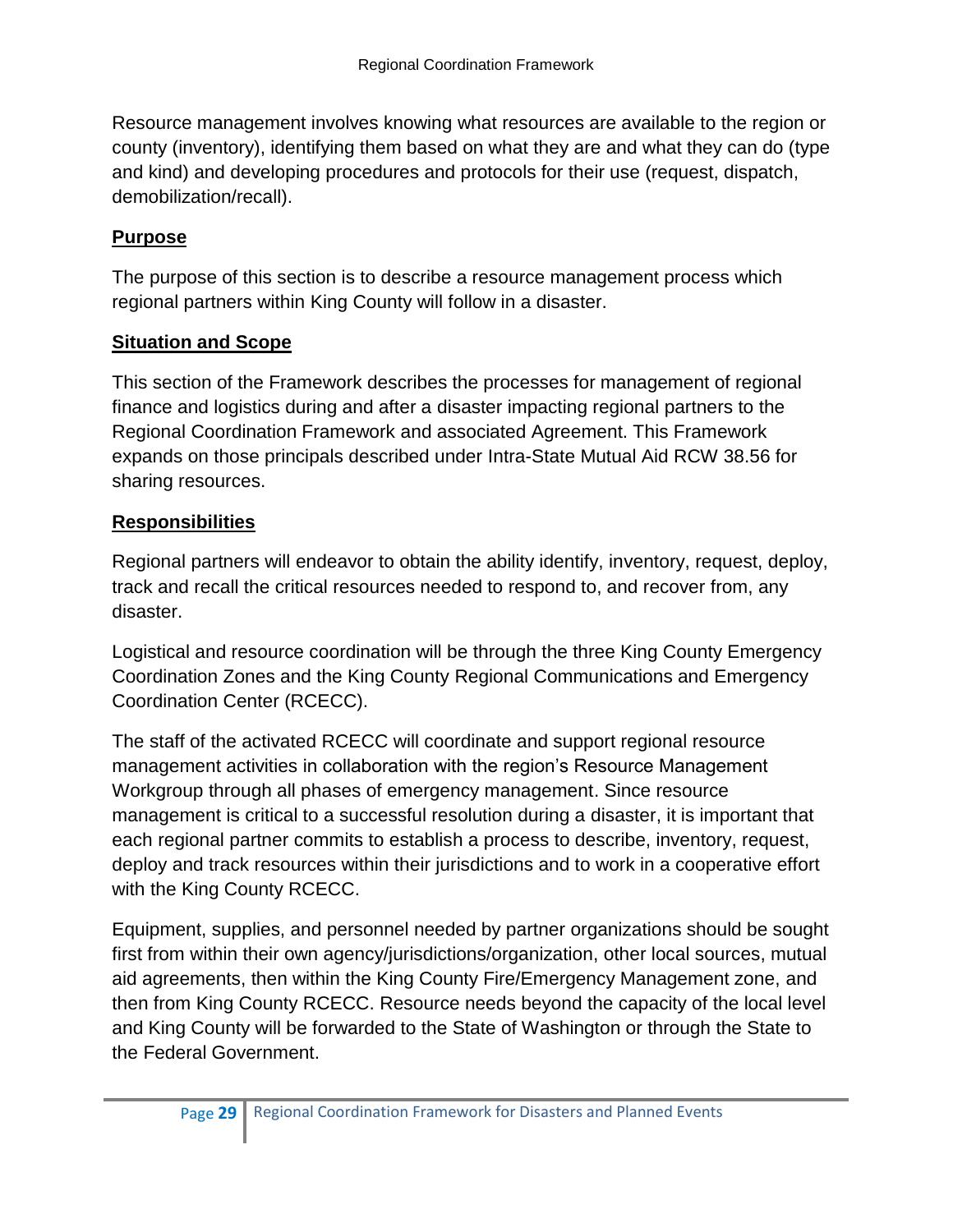Regional Coordination Framework partners will follow the legal and financial guidelines established in the associated Agreement.

In situations where important resources are scarce, the regional decision-making mechanism may be utilized to recommend strategies for resource management. The King County Executive, or designee, still retains the authority for King County government resource priorities and distribution. As noted earlier and also reflected in the Framework's associated Agreement, all entities retain authority over their resources, and respective elected officials retain authority over their government resource priorities and distribution. See Direction and Coordination.

#### **Concept of Operations**

King County Office of Emergency Management maintains a 24/7 duty officer capability to assist partners during events when coordination needs arise. When activated for disasters or planned events, the RCECC will be the focal point for resource management for all regional partners within King County, King County government and unincorporated areas.

KC RCECC, in cooperation with other local jurisdictions, will

- Provide technology to assist with the primary tasks associated with resource management
- Manage a process to describe, inventory, request and track resources
- Activate these systems before and during a disaster/event
- Dispatch resources before and during a disaster/event
- Deactivate/demobilize or recall resources during or after a disaster/event

The KC RCECC will accept resource requests utilizing information provided on accepted forms. The resource requests will be accepted by: phone, email, radio, facsimile, hardcopy or any verifiable electronic method. Confirmation of receipt with the requestor will be made as soon as possible.

Requests for resources should be stated in terms of need (i.e. type and kind, mission requirements, etc.) and the particular resource if known. Should clarification of the request be required, follow-up may be conducted by a RCECC Logistics Section staff member, appropriate Zone Coordinator, or appropriate ESF representative.

The KC RCECC will update the resource request status, ensuring full disclosure of where the request is within the process. All requested resources will be tracked through completion of assignment as many resources will be in high demand amongst the many regional partners within King County. Effective and efficient response coordination is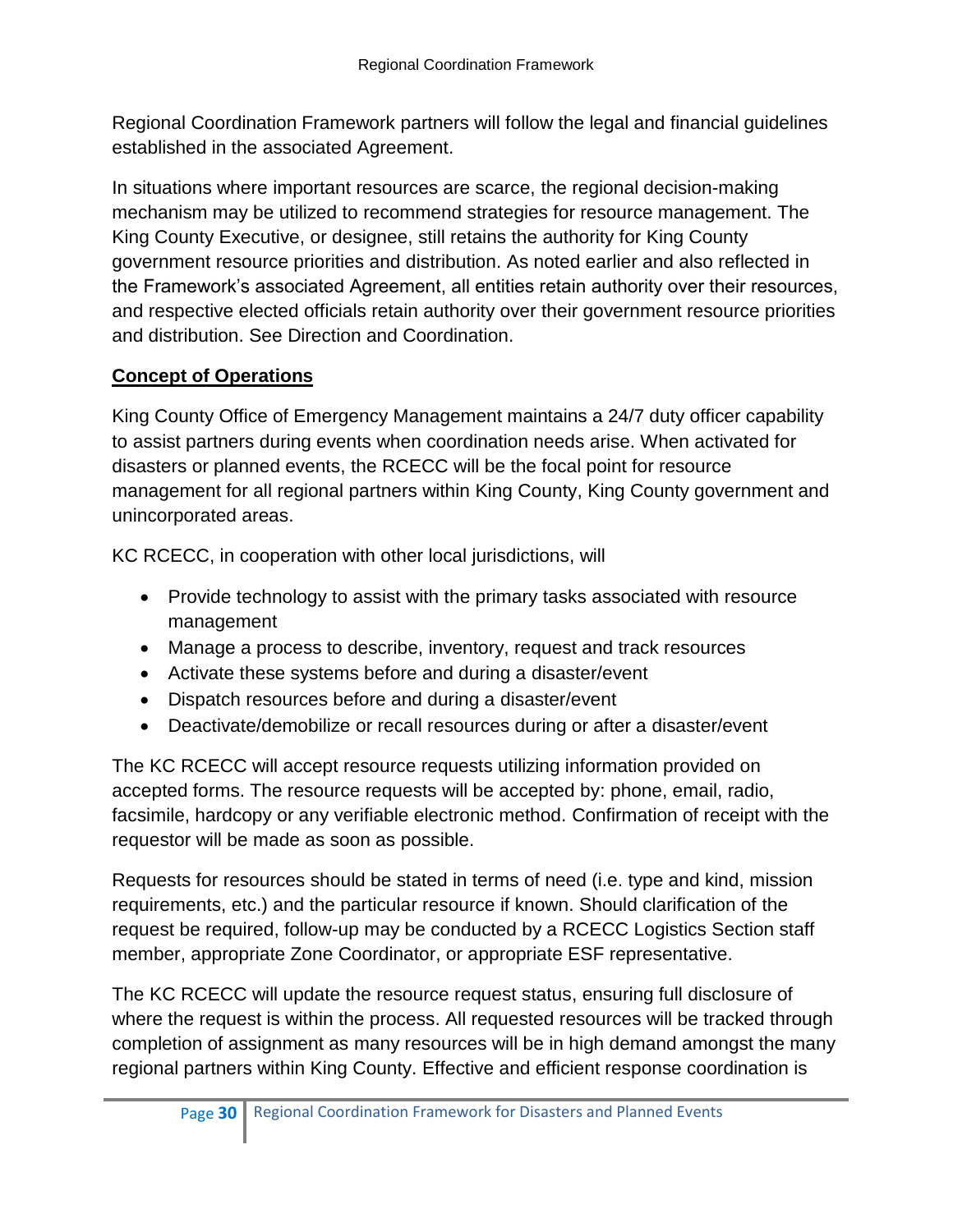aided by expeditious reassignment of resources from partner to partner rather than having a high demand resource is completely demobilized from the disaster and returned to its parent organization prior to reassignment to another requesting partner.

The borrowing organization will maintain status and resource information for effective and efficient resource use. Resources committed to a disaster will remain available to that incident site until they are released by the on-scene command structure or re-called by their own organization.

When resources are no longer needed, they will be released and demobilized by the onscene Incident Commander/Manager, the organization that made the initial request, or the RCECC Incident Manager. The requestor must ensure that the resource is in the agreed upon condition prior to returning to the lending agency or vendor**.** In addition, the requestor must communicate the resource status to the KC RCECC for tracking.

#### **References**

- Memorandum of Understanding for Coordinated Policy and Decision Making During an Emergency
- Resource Typing System Governance Document
- King County CEMP ESF 7 Resource Support
- KC RCECC Resource Request Process
- Revised Code of Washington 38.56

# <span id="page-30-0"></span>**IX. Document Development and Maintenance**

#### **Planning Limitations**

This Framework and associated Agreement forge new territory as a cooperative agreement among public and private organizations, and as such, may not have completely anticipated the issues in public/private cooperation and resource sharing. During simulations, exercises, or real disaster, interactions may occur that illustrate shortcomings in the design that would require modifications or clarifications in this Framework.

In a situation where the King County RCECC cannot perform the duties outlined in this document, those duties could be assumed by the Washington State EOC.

Regional partners to this Framework will make every reasonable effort to prepare for their responsibilities identified within this document in the event of a disaster. However, all resources and systems are vulnerable to natural, technological and human caused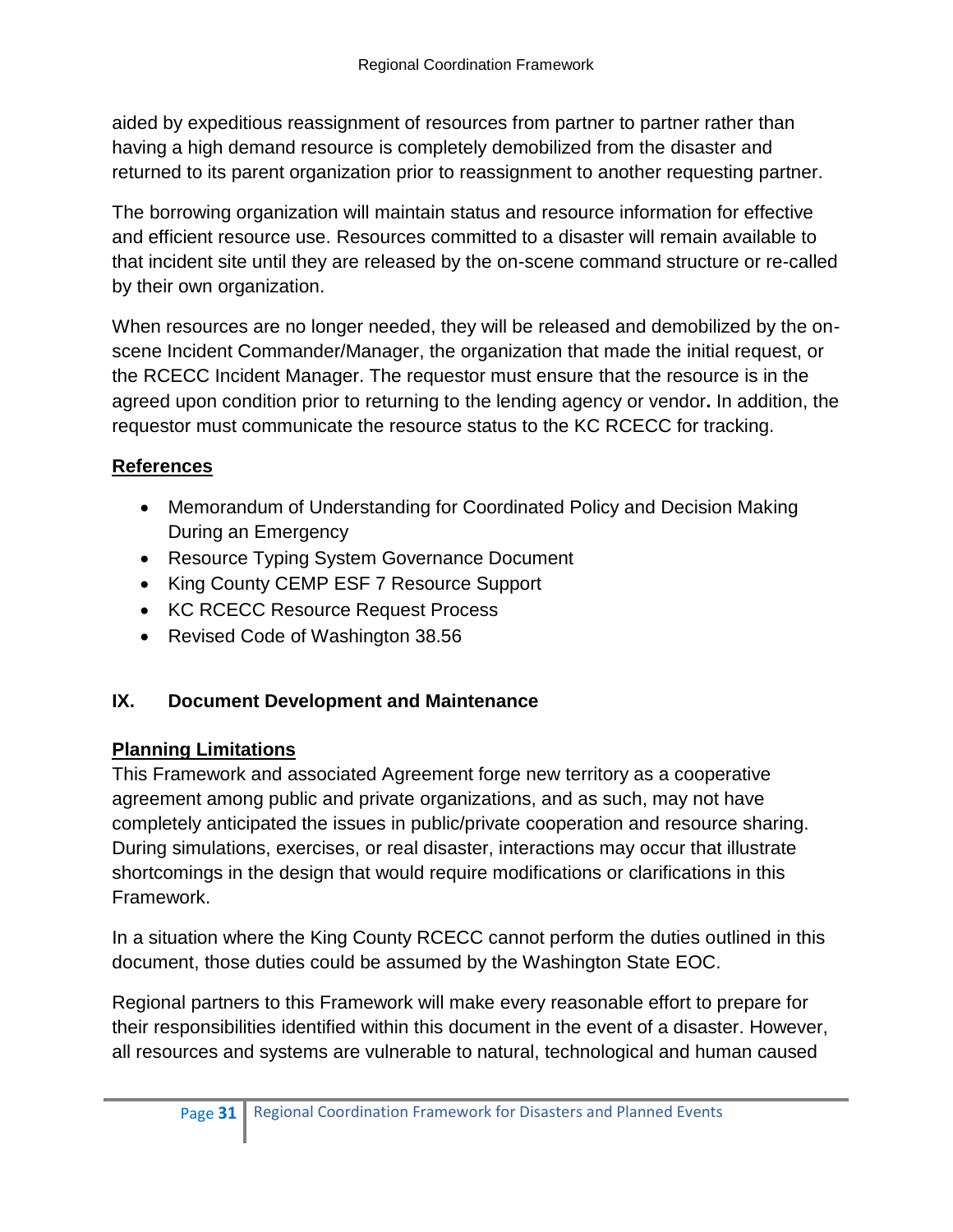disasters and may be overwhelmed. Regional partners can only attempt to respond based on the situation, information and resources available at the time.

There is no guarantee implied by this Framework that a perfect response to a disaster or planned event will be practical or possible. Regional partners, including their officials and employees, shall not be liable for any claim based upon the exercise of, or failure to exercise or perform a public duty or a discretionary function or duty while carrying out the provisions of this Framework.

#### **Training and Exercises**

# **Training**

Training is a vital component to helping all regional partners understand the purpose and scope of the document. Collaboratively, regional partners are responsible for training their organizations to the purpose, scope and operations of the Framework. The King County Office of Emergency Management is responsible for assisting potential partners with training their community or organization. The training effort can be accomplished through presentations to public, private and non-profit organizations on the benefits of working within the auspices of the Regional Coordination Framework.

# **Exercises**

Exercises are conducted to determine if the Framework is operationally sound. Exercises of the Regional Coordination Framework may be conducted collectively as a county region, by zone or by individual partner. Evaluations of exercises will identify strengths and weaknesses encountered during the exercise and may identify necessary changes to the document and components. In conjunction, training may also be identified to facilitate in overall effectiveness of the Framework and its support documents.

# **Ongoing Document Development and Maintenance**

This framework has been developed and will be regularly updated by the Regional Disaster Planning Work Group. The Work Group consists of representatives from regional partners and serves as a subcommittee to the King County Emergency Management Advisory Committee (EMAC), which in turn serves as an advisory entity to the King County Executive and the King County Office of Emergency Management (OEM).

The King County OEM will ensure continuity of the Regional Disaster Planning Work Group, which will coordinate updates to this document. King County OEM will maintain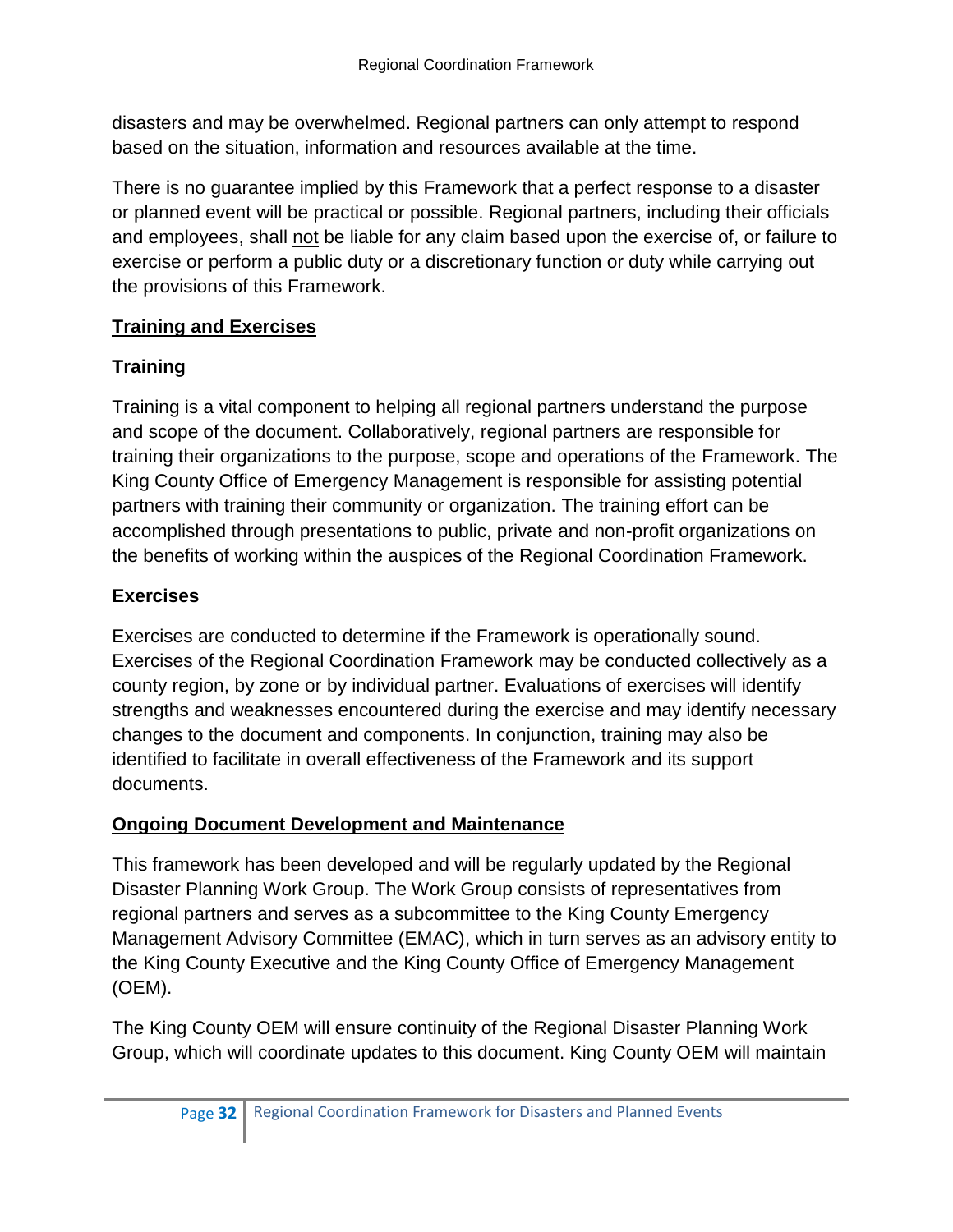and publish the Framework and supporting materials on the King County OEM web site at [http://www.kingcounty.gov/prepare.](http://www.kingcounty.gov/prepare)

Suggested changes will be considered yearly and can be mailed to: King County Office of Emergency Management, 3511 NE 2<sup>nd</sup> Street, Renton WA 98056. Faxes will be received at (206) 205-4056. Telephone messages can be left at OEM's general number: (206) 296-3830. The King County OEM Plans Manager is the staff person specifically tasked with the maintenance of the Regional Coordination Framework, its associated Agreement and any annexes to the Framework.

Modifications to this Regional Coordination Framework and its associated Agreement will be developed by the Regional Disaster Planning Work Group and then submitted to the Emergency Management Advisory Committee for review and comment. Further vetting with regional partners beyond the membership of EMAC will also be conducted.

# <span id="page-32-0"></span>**X. Terms and Definitions**

'Agreement' – refers to identical agreements executed in counterparts which bind the executing signatory partners to its terms and conditions to provide and receive Emergency Assistance. The terms and conditions of the Agreement are all identical and the execution of the Agreement binds a signatory partner to all other signatory partners who have executed identical Agreements in counterparts. To be effective for purposes of receiving Emergency Assistance, this Agreement and the Regional Coordination Framework must be fully executed and received by the King County Office of Emergency Management.

'Borrower' – refers to a signatory partner who has adopted, signed and subscribes to the associated Agreement, and has made a request for emergency assistance and has received commitment(s) to deliver emergency assistance pursuant to the terms of the Agreement.

'Disaster' – refers to but is not limited to, a human-caused or natural event or circumstance within the area of operation of any participating partner causing or threatening loss of life, damage to the environment, injury to person or property, human suffering or financial loss, such as: fire, explosion, flood, severe weather, drought, earthquake, volcanic activity, spills or releases of hazardous materials, contamination, utility or transportation emergencies, disease, infestation, civil disturbance, riots, act of terrorism or sabotage; said event being or is likely to be beyond the capacity of the affected signatory partner, in terms of personnel, equipment and facilities, thereby requiring emergency assistance.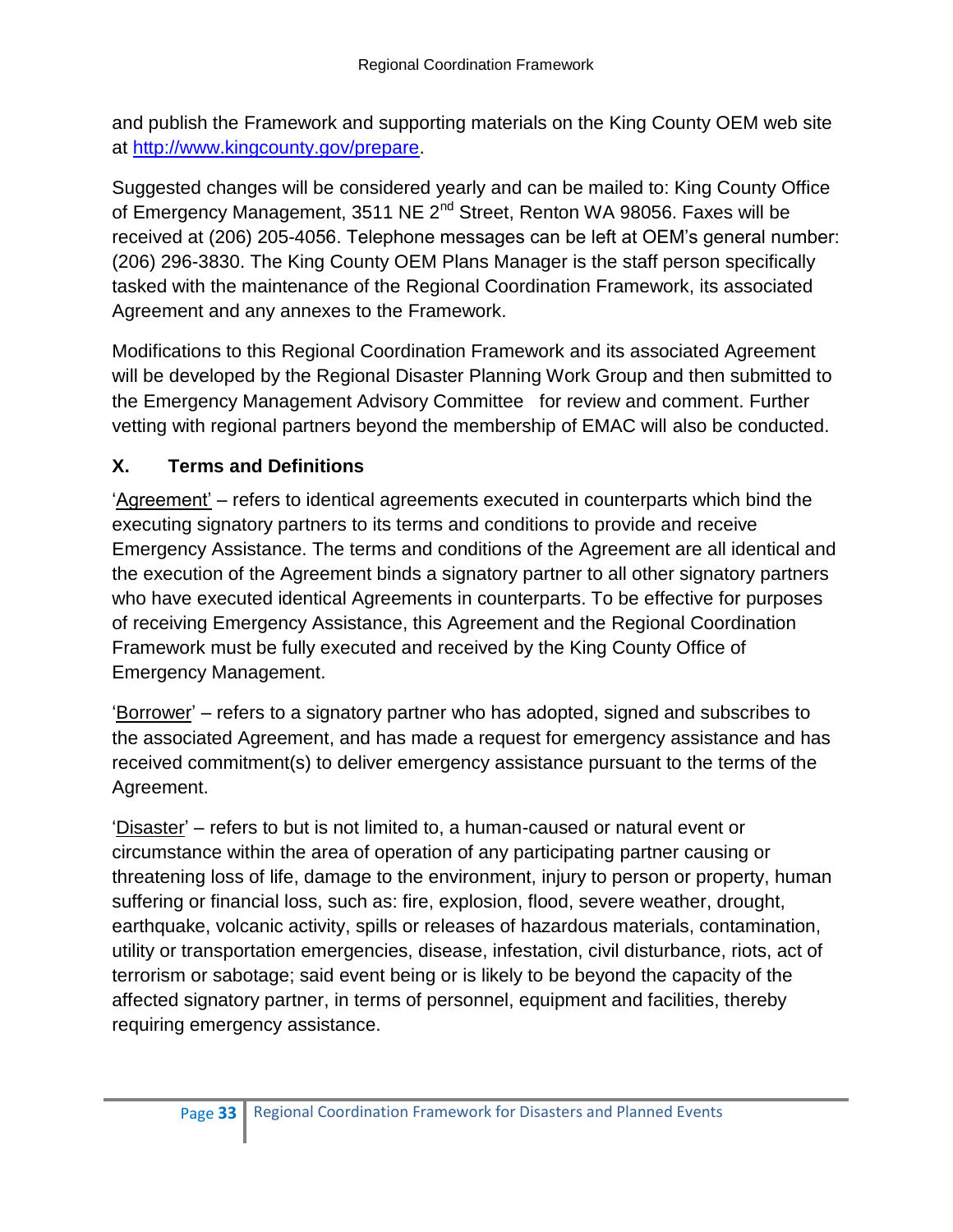'Emergency Contact Points' – refers to the persons, in a line of succession, listed on the Emergency Contact Information Form to be submitted to the Zone Coordinator and the King County Office of Emergency Management by each partner. The list includes names, addresses, and 24-hour phone numbers of the Emergency Contact Points of each partner. The people listed as Emergency Contact Points will have (or can quickly get) the authority of the partner to commit available equipment, services, and personnel for the organization. Note: The phone number of a dispatch office staffed 24 hours a day that is capable of contacting the Emergency Contact Point(s) is acceptable.

'Emergency Operations or Coordination Center (EOC/ECC)' – refers to a location from which coordination of emergency response and recovery functions can be hosted.

'Framework' – 'Regional Coordination Framework for Public and Private Organizations in King County' ("Framework") means an all-hazards architecture for collaboration and coordination among jurisdictional, organizational and business entities during emergencies in King County.

'Lender' – refers to a signatory partner who has signed the Agreement and has agreed to deliver Emergency Assistance to another signatory partner pursuant to the terms and conditions of the Agreement.

'Long-term Recovery' – (FEMA description) refers to the phase of recovery that may continue for months or years and addresses complete redevelopment and revitalization of the impacted area.

'National Incident Management System' (NIMS) – (FEMA description) refers to the systematic, proactive approach to guide departments and agencies at all levels of government, nongovernmental organizations, and the private sector to work seamlessly to prevent, protect against, respond to, recover from, and mitigate the effects of incidents, regardless of cause, size, location, or complexity, in order to reduce the loss of life and property and harm to the environment.

'RCECC' – refers to the King County Regional Communications and Emergency Coordination Center; the location from which information and resource management is conducted in support of disasters or planned events.

'Region' – refers to geographic King County and its adjacent jurisdictions.

'Regional Partners' – refers to all public, private, non-governmental, or tribal organizations that may or may not be signatory/subscribing organizations to the Regional Coordination Framework, the associated Agreement and its annexes.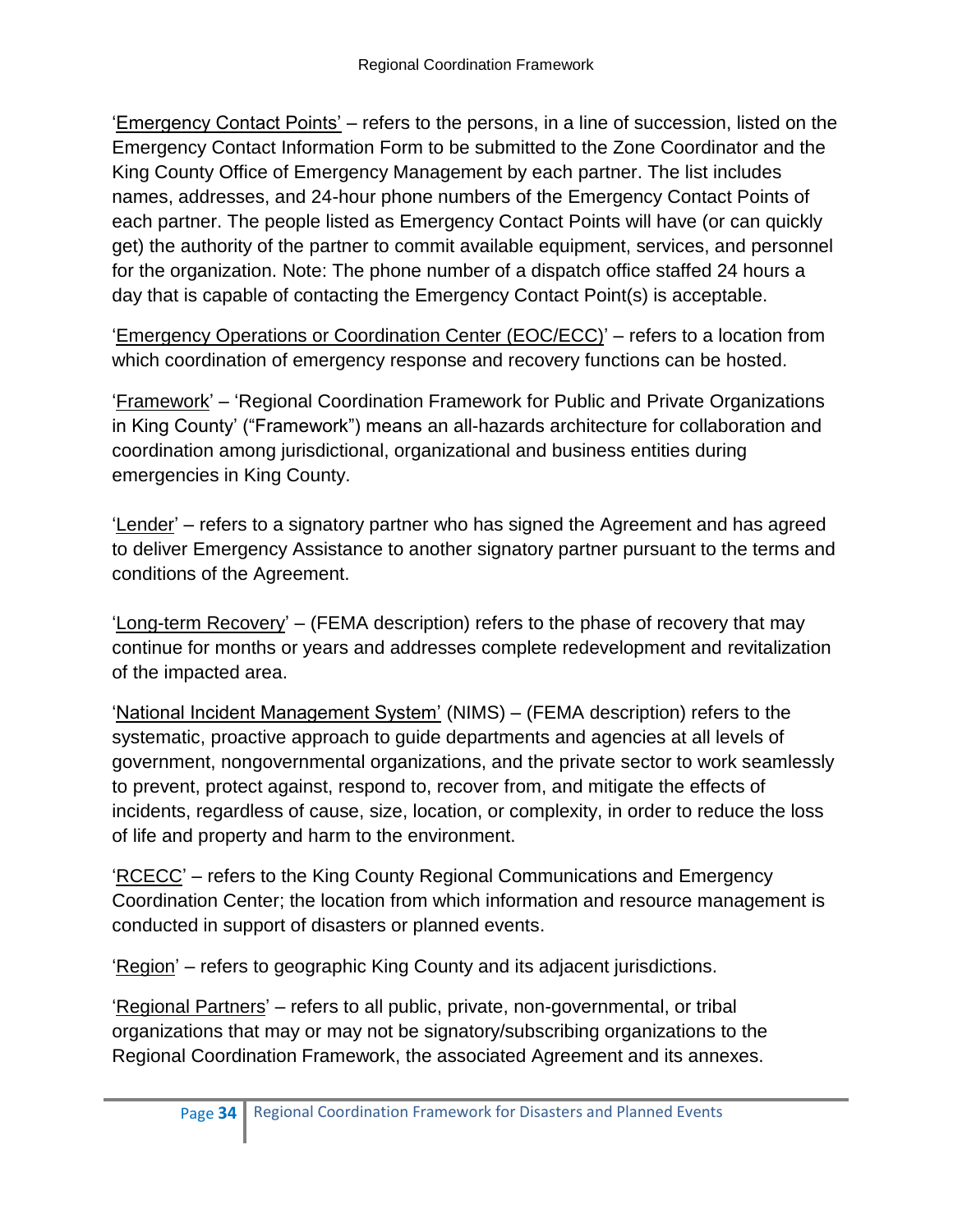'Regional Policy Decision-Making' – refers to the mechanism established to enact emergency powers, suspend or limit civil liberties, coordinate executive decisions, and/or determine strategies for the allocation of scarce resources under proclaimed emergencies.

'Regional Service Providers' – refers to those organizations, both public and private, that provide services to the region. These may include but are not limited to: adult and juvenile detention facilities, water and sewer utilities, power companies, transit, food distribution, or other services.

'Response' - (FEMA description) refers those capabilities necessary to save lives, protect property and the environment, and meet basic human needs after a disaster has occurred.

'Short Term Recovery' – (FEMA description) refers to the phase of recovery which addresses the health and safety needs beyond rescue, the assessment of the scope of damages and needs, the restoration of basic infrastructure and the mobilization of recovery organizations and resources including restarting and/or restoring essential services for recovery decision-making.

'Signatory Partners' – refers to those organizations signatory to the associated Agreement of the current Regional Coordination Framework.

'Zone(s)' – refers to those geographic areas conforming to the fire response zones in King County and designated Zone 1 (north and northeast county), Zone 3 (south and southeast county to include Vashon Island), and Zone 5 (the City of Seattle).

'Zone Coordination Function' – refers to those activities that may include pre-planning, training, or information collection and resource status activities within a particular Zone.

'Zone Coordinators' – refers to those individuals who may perform the Zone Coordination Function.

# <span id="page-34-0"></span>**XI. Authorities and References**

# **RCW 38.52.070 (summary)**

Incorporated jurisdictions in King County are mandated by RCW 38.52.070 to perform emergency management functions within their jurisdictional boundaries. Although